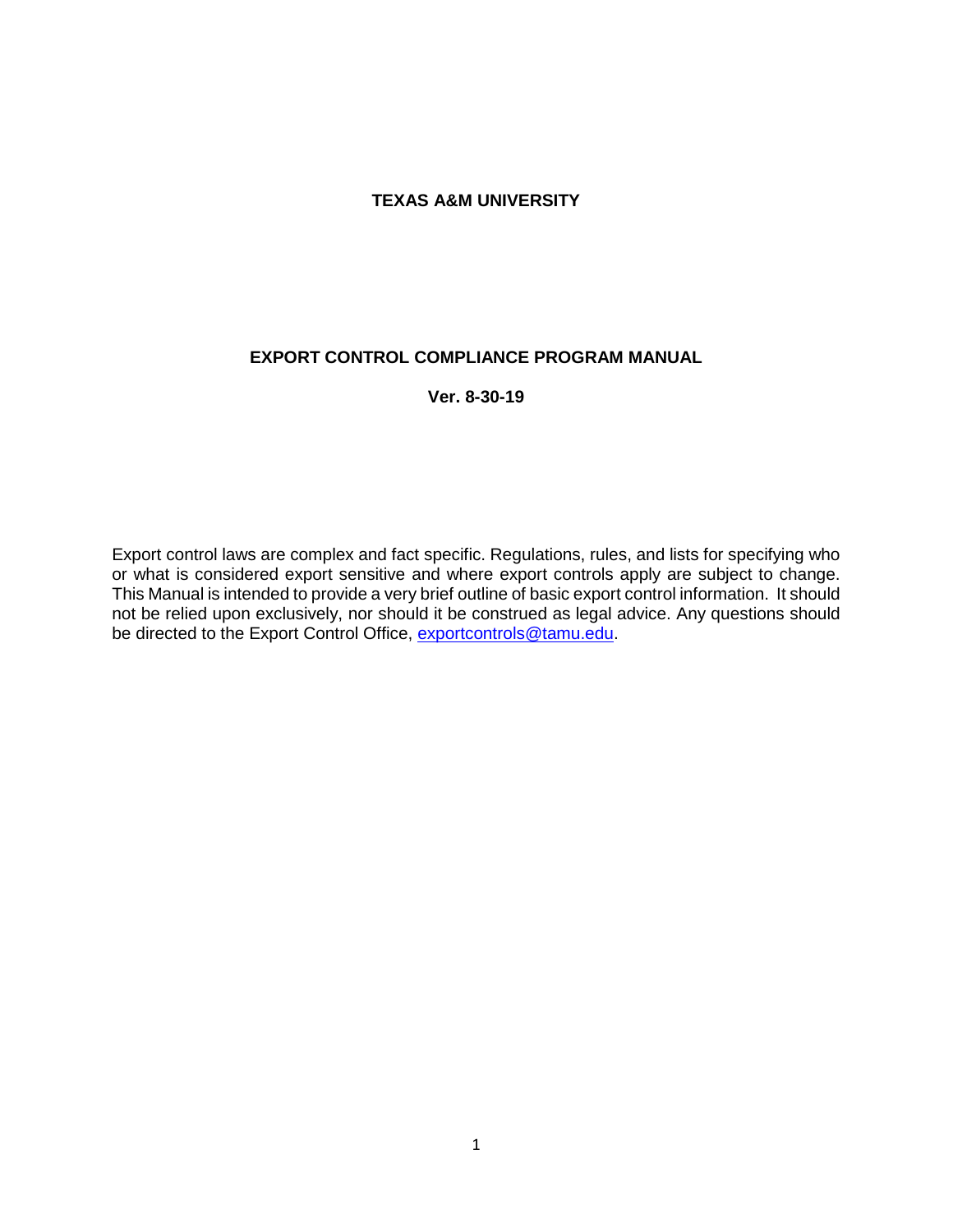# **TABLE OF CONTENTS**

| 1.  |  |  |  |
|-----|--|--|--|
| 2.  |  |  |  |
| 3.  |  |  |  |
| 4.  |  |  |  |
| 5.  |  |  |  |
| 6.  |  |  |  |
| 7.  |  |  |  |
| 8.  |  |  |  |
| 9.  |  |  |  |
| 10. |  |  |  |
| 11. |  |  |  |
| 12. |  |  |  |
| 13. |  |  |  |
| 14. |  |  |  |
| 15. |  |  |  |
| 16. |  |  |  |
| 17. |  |  |  |
| 18. |  |  |  |
| 19. |  |  |  |
| 20. |  |  |  |
| 21. |  |  |  |
| 22. |  |  |  |
|     |  |  |  |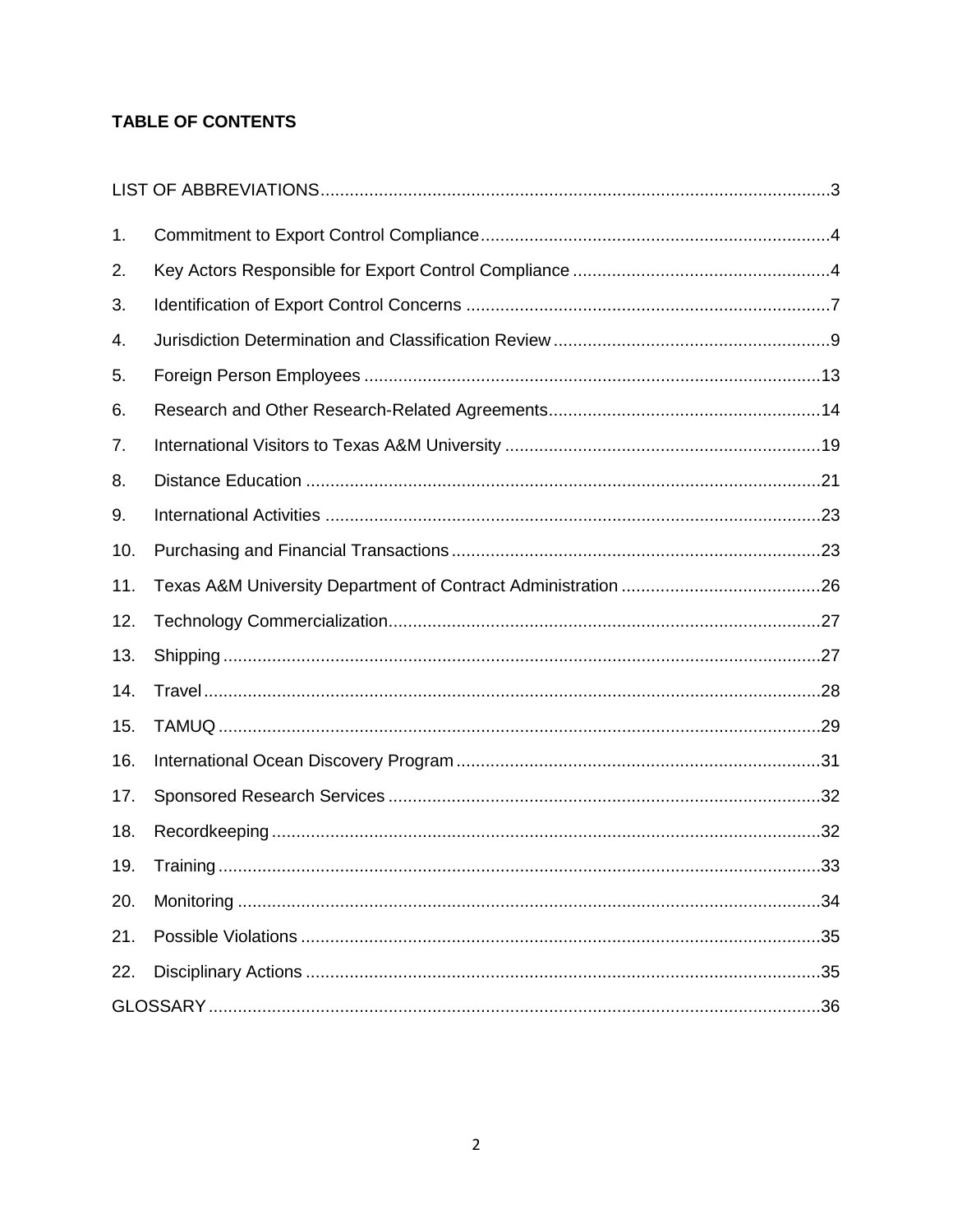# **LIST OF ABBREVIATIONS**

| <b>BIS</b>      | Department of Commerce Bureau of Industry and Security      |
|-----------------|-------------------------------------------------------------|
| <b>CCL</b>      | <b>Commerce Control List</b>                                |
| CJ              | <b>Commodity Jurisdiction</b>                               |
| <b>DDTC</b>     | Department of State Directorate of Defense Trade Controls   |
| <b>DFAR</b>     | Defense Federal Acquisition Regulation                      |
| <b>DOR</b>      | Division of Research                                        |
| <b>EAR</b>      | <b>Export Administration Regulations</b>                    |
| <b>ECO</b>      | <b>Export Control Office of Texas A&amp;M University</b>    |
| <b>FAR</b>      | <b>Federal Acquisition Regulation</b>                       |
| <b>FMO</b>      | <b>Financial Management Operation Office</b>                |
| <b>FRE</b>      | <b>Fundamental Research Exclusion</b>                       |
| <b>ECCN</b>     | <b>Export Control Classification Number</b>                 |
| <b>ISFS</b>     | Immigration Services for Faculty and Scholars               |
| <b>ITAR</b>     | International Traffic in Arms Regulations                   |
| <b>MTA</b>      | <b>Material Transfer Agreement</b>                          |
| <b>NDA</b>      | Non-Disclosure Agreement                                    |
| <b>OFAC</b>     | Department of the Treasury Office of Foreign Assets Control |
| <b>OGC</b>      | Office of General Counsel, The Texas A&M University System  |
| <b>RPS</b>      | <b>Restricted Party Screening</b>                           |
| <b>SDN List</b> | Specially Designated Nationals and Blocked Persons List     |
| <b>SRS</b>      | <b>Texas A&amp;M Sponsored Research Services</b>            |
| <b>TAA</b>      | <b>Technical Assistance Agreement</b>                       |
| <b>TAMU</b>     | <b>Texas A&amp;M University</b>                             |
| <b>TAMUQ</b>    | <b>Texas A&amp;M University at Qatar</b>                    |
| <b>TAMUS</b>    | The Texas A&M University System                             |
| <b>TCP</b>      | <b>Technology Control Plan</b>                              |
| <b>TTC</b>      | Texas A&M Office of Technology Commercialization            |
| <b>USML</b>     | <b>United States Munitions List</b>                         |
| <b>VPR</b>      | <b>Vice President for Research</b>                          |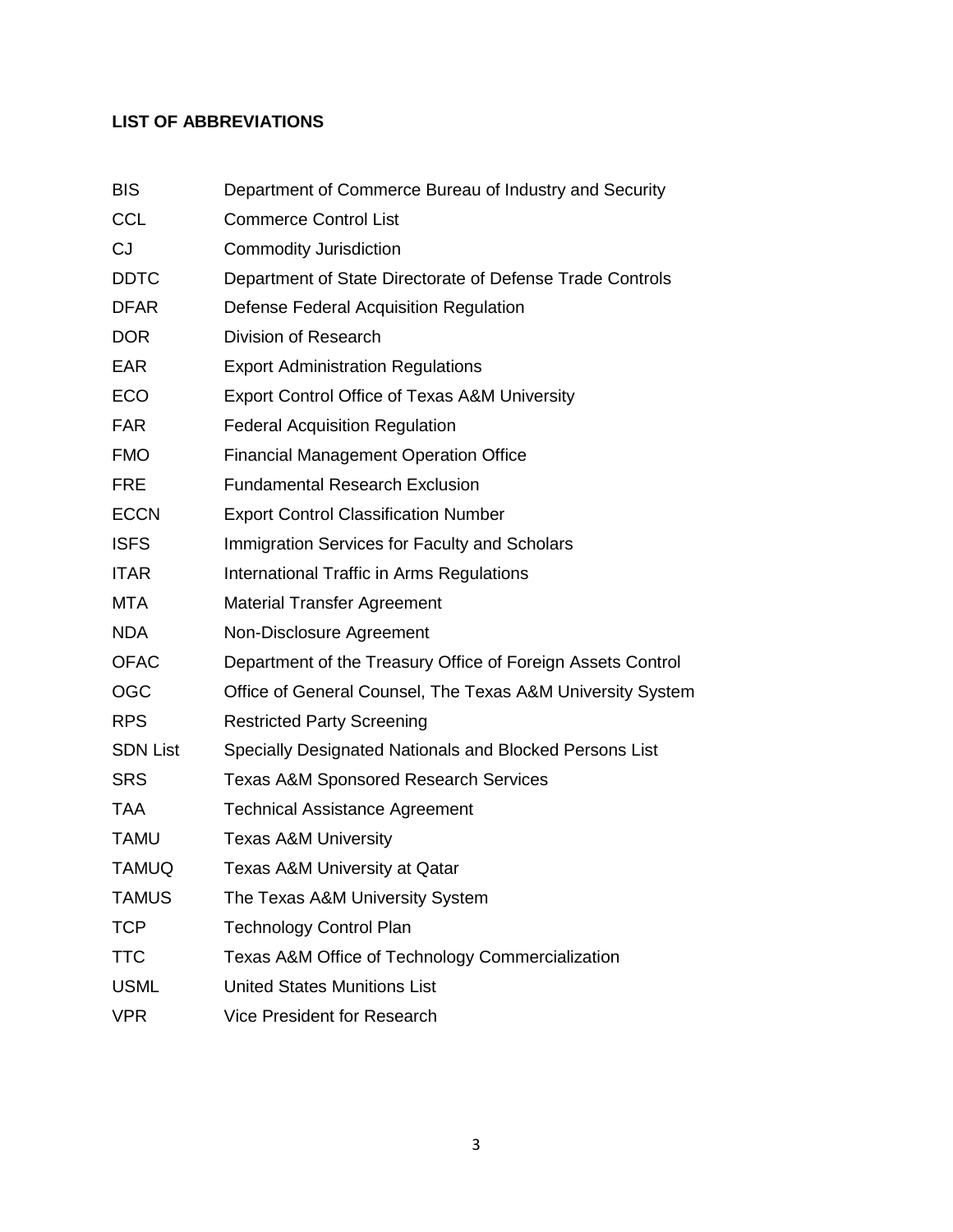## **TEXAS A&M UNIVERSITY EXPORT CONTROL PROCEDURES**

## **1) Commitment to Export Control Compliance**

It is the policy of Texas A&M University to comply with United States export control laws and regulations including, but not limited to, those implemented by the Department of Commerce through its Export Administration Regulations  $(EAR)^1$  $(EAR)^1$  and the Department of State through its International Traffic in Arms Regulations (ITAR),<sup>2</sup> as well as those imposed by the Treasury Department through its Office of Foreign Assets Control (OFAC).[3](#page-3-2)

Texas A&M University (TAMU) has implemented an export control compliance program to reduce the risk of export control violations. All employees and students must be aware of, and are responsible for, the export control implications of their work and must ensure their activities conform to export control laws and regulations. There are severe institutional and individual sanctions for violations of export control laws and regulations, including the loss of research funding, loss of export privileges, as well as criminal and civil penalties.

The Division of Research maintains a website with export control information and resources accessible at [https://vpr.tamu.edu/initiate-research/export-controls.](https://vpr.tamu.edu/initiate-research/export-controls) Questions about export controls can be directed to TAMU's Export Control Office, telephone (979) 862-6419 or by email to [exportcontrols@tamu.edu.](mailto:exportcontrols@tamu.edu)

This Export Control Compliance Program Manual (Manual) is designed to assist TAMU faculty, staff, and students with export control compliance. To the extent this Manual conflicts with TAMU rules and/or procedures, the rules and/or procedures take precedent. Acronyms are defined in the List of Abbreviations, page 3. Other capitalized terms used in this Manual that are not defined above, in the University Rule 15.02.99.M1, *Export Controls*, or within the Manual are listed in the Glossary.

# **2) Key Actors Responsible for Export Control Compliance**

## **a) Empowered Official**

l

The Vice President for Research (VPR) (in addition to other designees who may be appointed by the Vice President for Research) is TAMU's Empowered Official for all purposes relating to applicable federal export control laws and regulations. The Empowered Official is responsible for authorizing license applications and other approvals

<span id="page-3-0"></span><sup>1</sup> The Export Administration Regulations (EAR) 15 CFR 730-774 can be found at <https://www.bis.doc.gov/index.php/regulations/export-administration-regulations-ear>

<span id="page-3-1"></span><sup>2</sup> The International Traffic In Arms Regulations (ITAR) 22 CFR 120-130 can be found at [https://www.pmddtc.state.gov/ddtc\\_public](https://www.pmddtc.state.gov/ddtc_public)

<span id="page-3-2"></span><sup>&</sup>lt;sup>3</sup> The Office of Foreign Assets Control (OFAC) 31 CFR. 500-599 can be found at [https://www.ecfr.gov/cgi-bin/text](https://www.ecfr.gov/cgi-bin/text-idx?SID=4ed410fd289488e21a17b90d0c33ef63&c=ecfr&tpl=/ecfrbrowse/Title31/31cfrv3_02.tpl)[idx?SID=4ed410fd289488e21a17b90d0c33ef63&c=ecfr&tpl=/ecfrbrowse/Title31/31cfrv3\\_02.tpl](https://www.ecfr.gov/cgi-bin/text-idx?SID=4ed410fd289488e21a17b90d0c33ef63&c=ecfr&tpl=/ecfrbrowse/Title31/31cfrv3_02.tpl)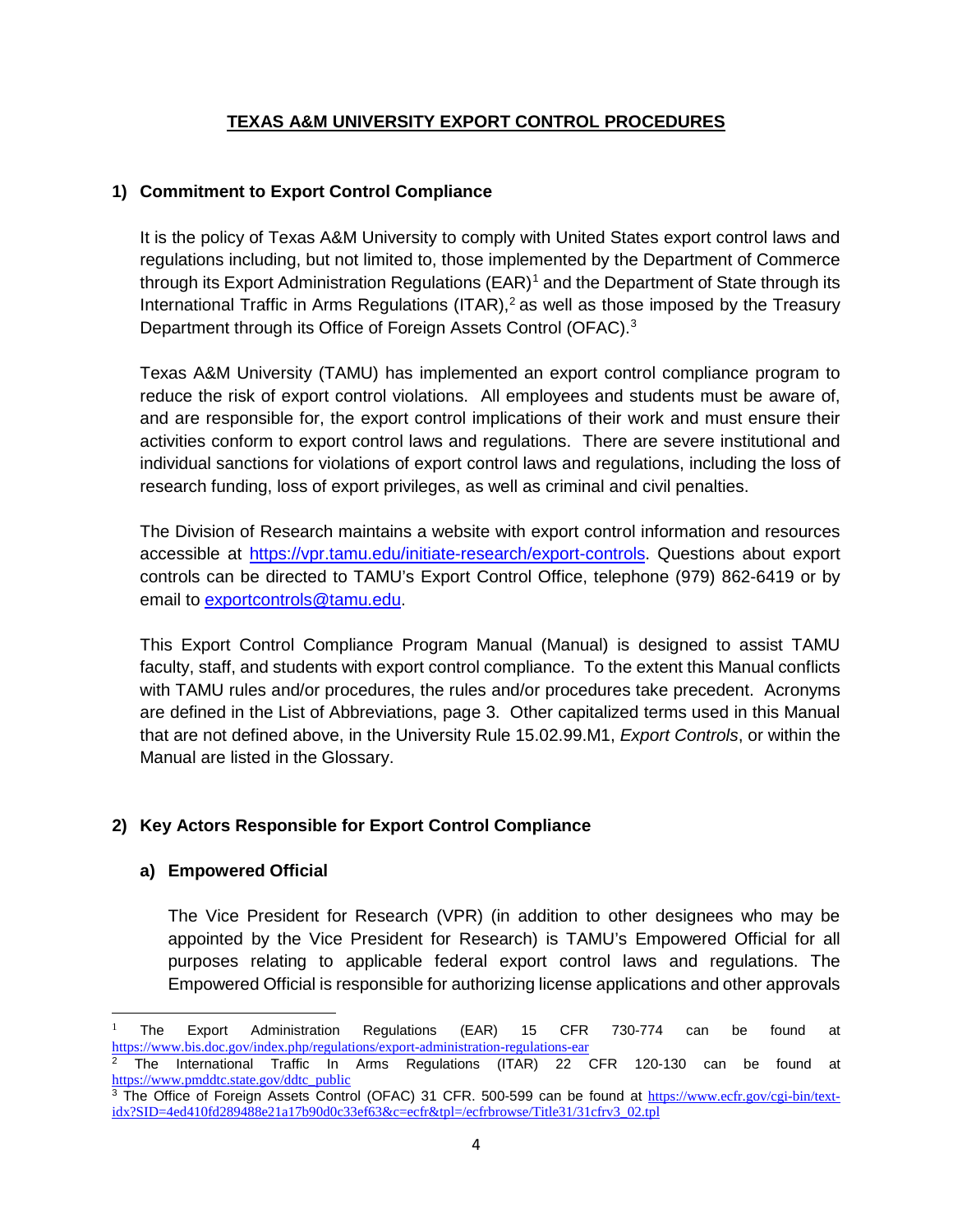required for compliance with export control laws and regulations and serves as TAMU's representative and point of contact with federal agencies having export control jurisdiction. The Empowered Official is the TAMU official authorized to bind TAMU in any proceedings before government agencies with export control responsibilities and has final responsibility for compliance with export control laws and regulations.

## **b) Export Control Office**

The Export Control Office (ECO), in cooperation with other offices, is responsible for directing and monitoring the University's export control compliance program, recordkeeping, and implementing procedures and/or guidelines to comply with federal export control laws and regulations, including developing, implementing, and updating this Manual.

When requested, the ECO will determine, or assist other offices and employees in export control assessments to determine compliance obligations with respect to University activities involving Foreign Persons or international activities under applicable export control laws and regulations, as well as to determine the applicability of the Fundamental Research Exclusion (FRE) or other exclusions provided by law. The ECO will also assist with and conduct Restricted Party Screening (RPS), jurisdiction determinations and classification reviews, and consult with The Texas A&M University System (TAMUS) Office of General Counsel (OGC) on export control matters as needed.

All interactions with government officials on export control matters will be made, administered, and/or managed by the ECO as determined appropriate. Any communications from government officials relating to TAMU's export control compliance program, its employees, research, facilities or equipment should be forwarded to the ECO for handling.

As part of its overall responsibility for directing and monitoring TAMU's export control compliance program, the ECO will conduct periodic reviews of TAMU's compliance with export control laws and regulations and report its findings to the Empowered Official and/or President as appropriate. (See Section 20, Monitoring)

## **c) University Administrators**

All University employees with managerial or supervisory authority over Foreign Persons or projects involving Controlled Information or Controlled Physical Items should view export control compliance as an important part of their day-to-day responsibilities. Additionally, they are responsible for overseeing export control compliance in their areas of administrative responsibility and for supporting the ECO in implementing the procedures set forth in this Manual, and as otherwise deemed necessary by the ECO for export control compliance.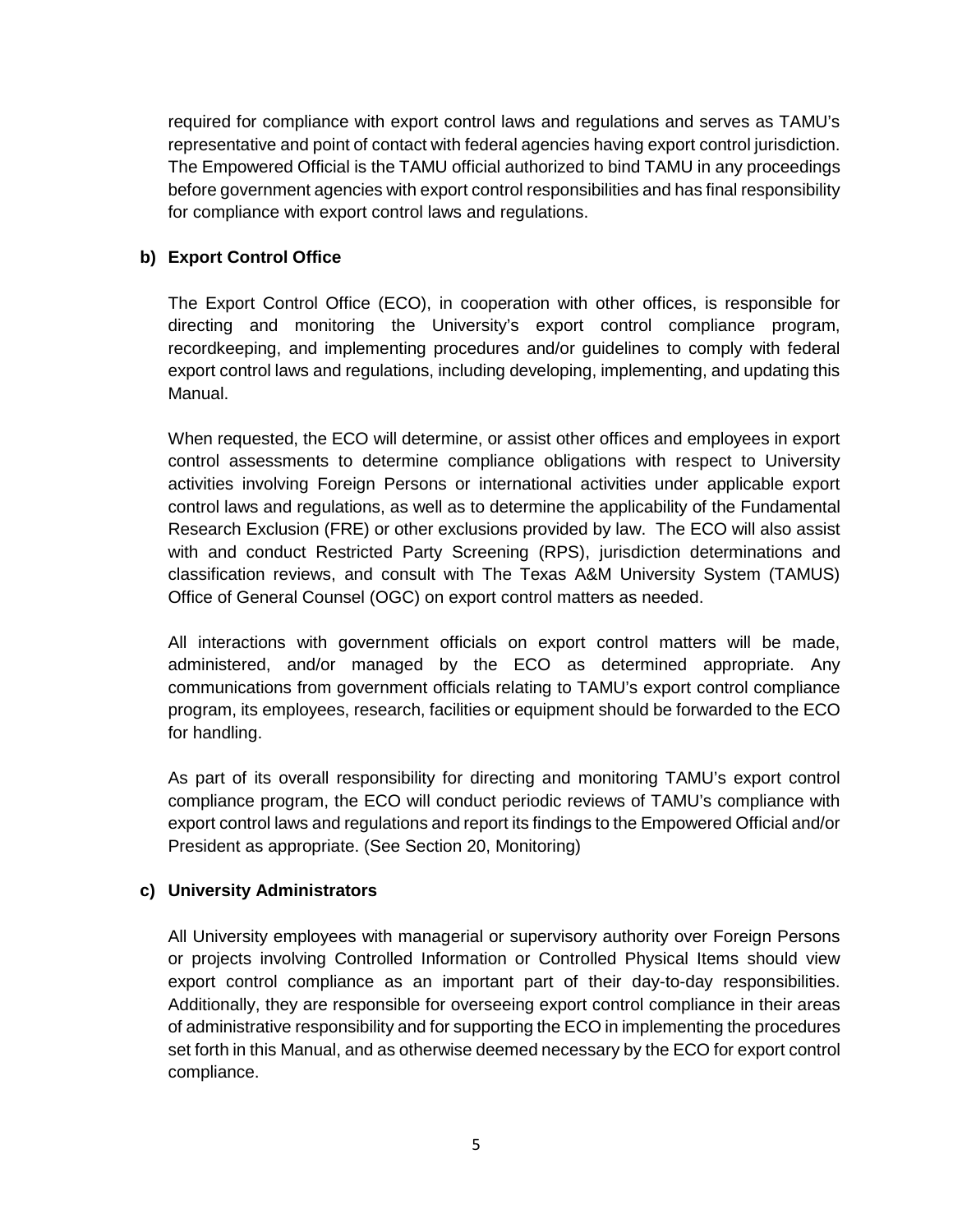### **d) Export Control Designated Liaisons**

TAMU offices with responsibility for administering components of TAMU's export control compliance program should designate an individual who will represent the department/unit and coordinate with the ECO on export control compliance matters, including performing routine internal monitoring of export control procedures and practices. Such Designated Liaisons should complete any required trainings, as well as attend applicable meetings as recommended by the ECO.

### **e) Investigators**

Investigators (includes principal investigators, co-principal investigators, co-investigators), with the assistance of the ECO and other offices, are responsible for full compliance with all federal and University export control requirements in the conduct of their research. Violation of the export control laws can directly affect Investigators through potential fines, loss of research funding, and/or personal criminal liability, each Investigator must:

- i) Understand his or her export control obligations and participate in regular trainings to be able to identify export control concerns;
- ii) Be aware of the export control red flags in Section 3 of this Manual and note such information on any internal compliance or assurance forms;
- iii) Determine, prior to initiation of research, whether any information or technology involved in his or her research is subject to export control laws or regulations;
- iv) Review his or her research periodically to ensure continuing compliance with export control laws and regulations;
- v) Brief students and other researchers involved in the project of their export control obligations, if undertaking an export controlled project;
- vi) Understand that any informal agreements or understandings entered into with a sponsor may negate the FRE or other key exclusions and impose export control obligations on the Investigator; and
- vii) Understand that any communication of Technical Data to a Foreign Person or to anyone outside the United States could be considered a Deemed Export or an Export and therefore subject to the Export regulations.

#### **f) Other Individuals**

All individuals retained by or working at or for the University must conduct their affairs in accordance with United States export control laws and regulations. While compliance with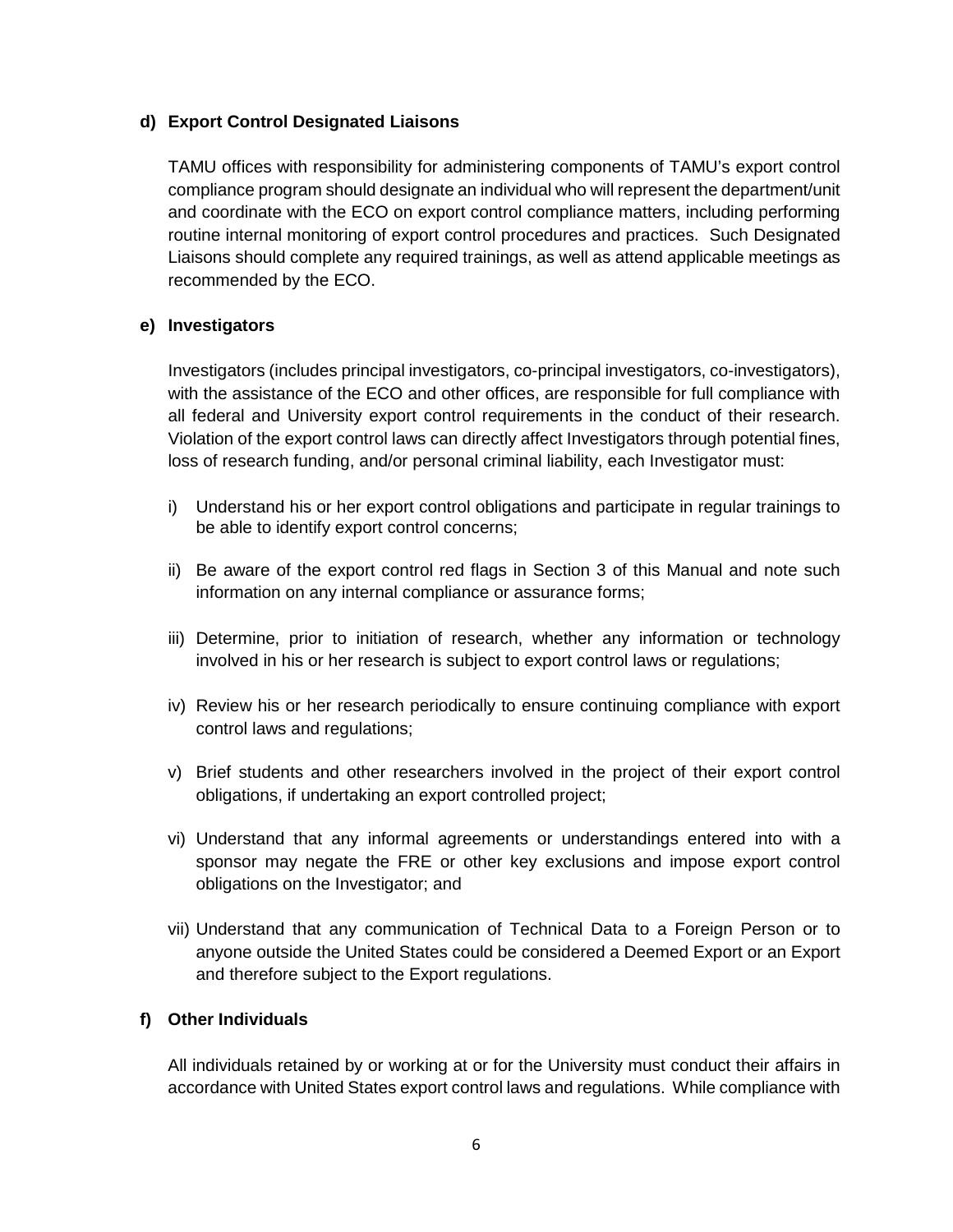all applicable legal requirements is imperative, it is equally important to maintain an open research environment that welcomes the participation of researchers from around the world as part of the University's mission. To maintain this balance, University personnel must be familiar with the United States export control laws and regulations, including important exclusions and exemptions, as they relate to their responsibilities. Depending upon the nature of their activities and/or job functions, University personnel may be required to participate in formal training as determined by the University's Empowered Official(s), the ECO, and/or the employees' supervisors.

#### **g) Relationship with Other System Members**

Other System Members maintain their own export control compliance programs to ensure compliance with export control laws and regulations. To the extent there are overlapping export control compliance obligations, such as when University faculty, research, facilities or equipment are concerned, System Members should coordinate with TAMU's Export Control Office.

#### **3) Identification of Export Control Concerns**

#### **a) Export Control Red Flags**

The following are indicators that an export control review should be conducted to ensure that no violations will occur:

- i) The results of research conducted at TAMU or by TAMU employees are intended for military, nuclear, or space purposes or for other restricted End-Uses or Users;
- ii) Foreign Persons will have access to Controlled Physical Items on campus;
- iii) Software including encryption features will be developed or purchased;
- iv) TAMU faculty or staff will export or travel abroad with research equipment, chemicals, biological materials, encrypted software, or Controlled Physical Items; or travel abroad with laptops, cell phones, tablets, portable drives, or other electronic devices containing Controlled Information;
- v) A proposed activity/transaction will involve embargoed countries or entities, individuals/entities located in embargoed countries, or who are on prohibited or restricted End-User lists, as determined by RPS;
- vi) The sponsor requires pre-approval rights over publications or the participation of Foreign Persons;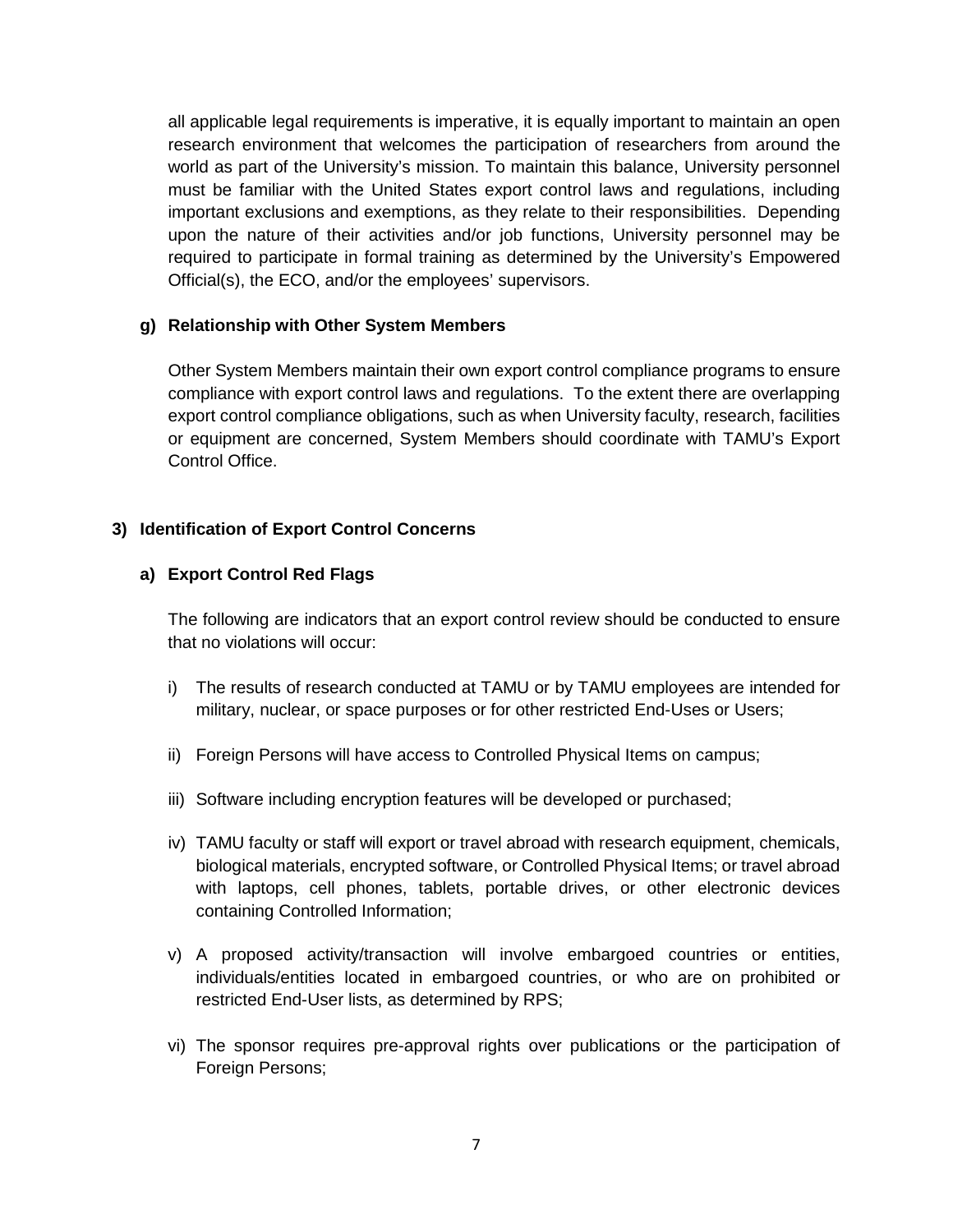- vii) International shipments, including equipment, chemicals or biologicals to a foreign country;
- viii)The agreement contains a Controlled Unclassified Information (CUI) clause. (e.g. DFARS 252.204-7012); and
- ix) Other Red Flag Indicators: The Department of Commerce, Bureau of Industry and Security has posted a list of Red Flag Indicators for Things to Look for in Export Control Transactions. [http://www.bis.doc.gov/index.php/enforcement/oee/compliance/23](http://www.bis.doc.gov/index.php/enforcement/oee/compliance/23-compliance-a-training/51-red-flag-indicators) [compliance-a-training/51-red-flag-indicators\)](http://www.bis.doc.gov/index.php/enforcement/oee/compliance/23-compliance-a-training/51-red-flag-indicators)

#### **b) Restricted Party Screening**

The U.S. Department of Commerce, the U.S. Department of State, and the U.S. Department of Treasury, along with various other government agencies, maintain lists of prohibited and restricted End-Users (Restricted Party Lists). In order to ensure that TAMU is not doing business with individuals or entities that have been debarred, denied Export privileges, or are otherwise on one of the numerous government Restricted Party Lists, TAMU must screen individuals and entities as provided in this Manual. Restricted Party Screening (RPS) is the process of determining whether a person or entity is included on a restricted party list.

TAMU has licensed export control compliance software that permits authorized users to screen Restricted Party Lists electronically. The export control compliance software performs Restricted Party Screening against relevant U.S. Government lists, including, but not limited to: Department of Treasury Office of Foreign Assets Control (OFAC) Specially Designated Nationals List, Department of Commerce Bureau of Industry and Security (BIS) Denied Persons List, Department of Commerce BIS Entity List and Unverified List, Department of State Arms Export Control Act Debarred Parties, Department of State Designated Terrorist Organizations, and Department of State Nonproliferation Orders.

#### **i) Authorized Users**

Those with a business need to access and use the software will complete and submit an authorization request form. No access or use will be authorized without ECO approval. To obtain authorization to use the export control compliance software, a user should complete the [Request to Activate/Deactivate](https://vpr.tamu.edu/initiate-research/export-controls/request-to-activate-deactivate-access-to-export-control-compliance-software.pdf) Access to Export Control [Compliance Software form.](https://vpr.tamu.edu/initiate-research/export-controls/request-to-activate-deactivate-access-to-export-control-compliance-software.pdf) The unit requesting the authorization of a new user is responsible for screening the individual using the export control compliance software before submitting the authorization request form. The requesting unit is also responsible for ensuring that the proposed user has completed the basic online export control training course delivered via TrainTraq, noting the completion date on the request form, and notifying the ECO if the employee's status changes, so that access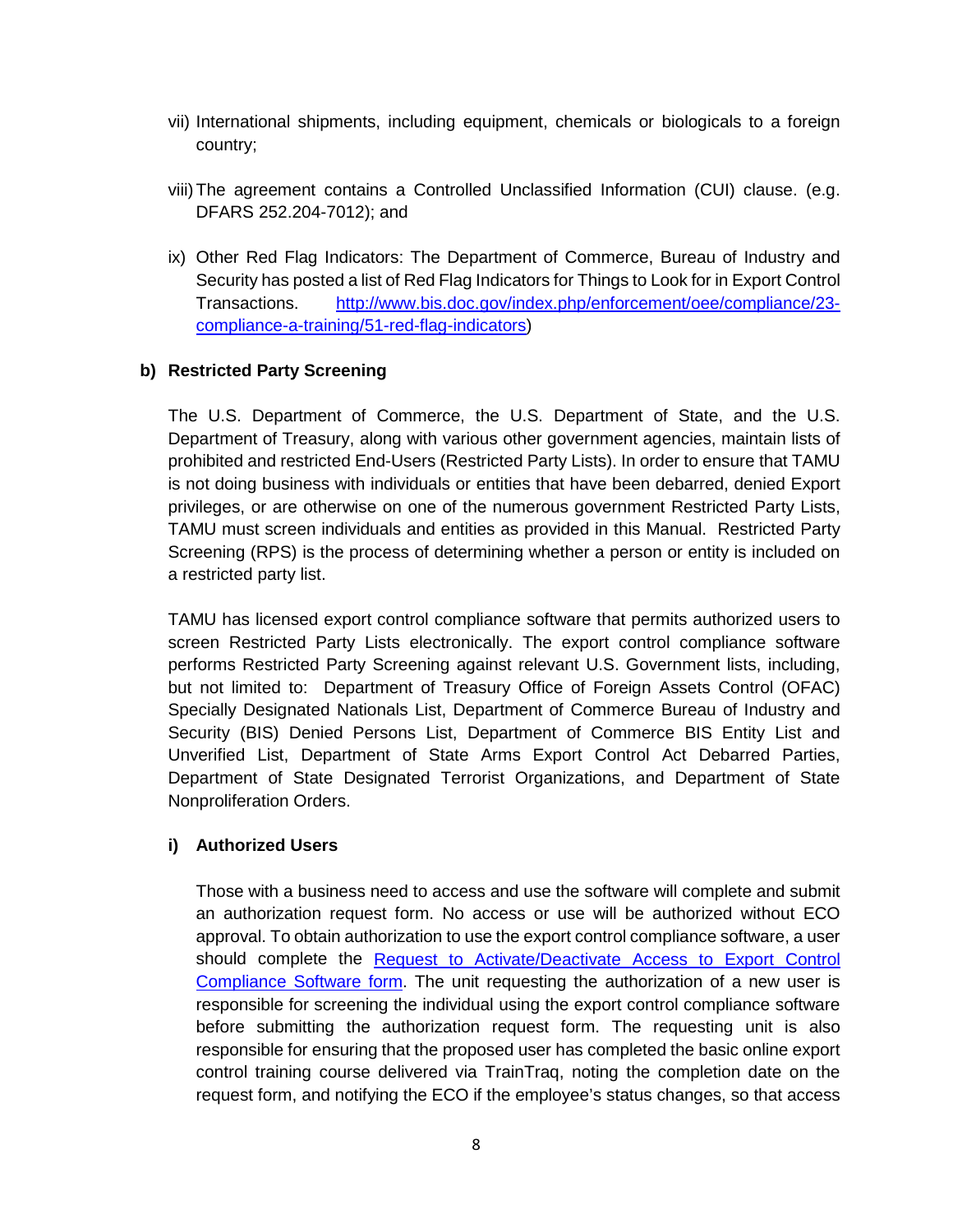can be deactivated. Authorized users are limited to full-time employees of the System or a System Member.

On an annual basis, the ECO will generate a list, by department/unit, of TAMU authorized users. The list will be sent to the department/unit head or designee to confirm that the individuals listed are still authorized users for that specific department/unit.

In the case of System Members, each System Member should identify an individual to review RPS hits and determine definitive matches. Additionally, each System Member should designate an individual responsible for maintaining a current list of authorized users for the System Member and confirming the need for RPS access for each user on an annual basis.

Authorized users will be limited to full time employees with business need only. The ECO may limit the number of authorized users as it deems appropriate.

### **ii) Possible Match**

Authorized users should conduct RPS in accordance with their department's/unit's internal procedures. If there is a possible match of the party being screened with a party on a Restricted Party List (a "hit"), a secondary review should be conducted using additional detailed information. If the hit cannot be dismissed on secondary review, the hit should be forwarded to the ECO, along with the criteria used to determine the possible match. Upon further investigation, the ECO will make a determination. The ECO is responsible for maintaining records of its determinations. The departments/units of authorized users are responsible for documenting and maintaining records of all determinations including those not forwarded to the ECO, as provided in Section 18, Recordkeeping.

#### **4) Jurisdiction Determination and Classification Review**

The U.S. Department of Commerce, and the U.S. Department of State, along with various other government agencies control what technology, items, goods, services, etc. (Technology) may be exported outside of U.S. territory and to Foreign Persons in the United States. If an item is export controlled, prior authorization from one of the government agencies (e.g., Department of Commerce or State) may be required to transfer the item internationally; and/or depending on the type of item (EAR or ITAR) and the circumstances in which it is being accessed and used, Foreign Person access to (or use of) the item may be restricted unless specifically authorized by the governing agency.

## **a) International Traffic in Arms Regulations (ITAR) – United States Munitions List (USML)**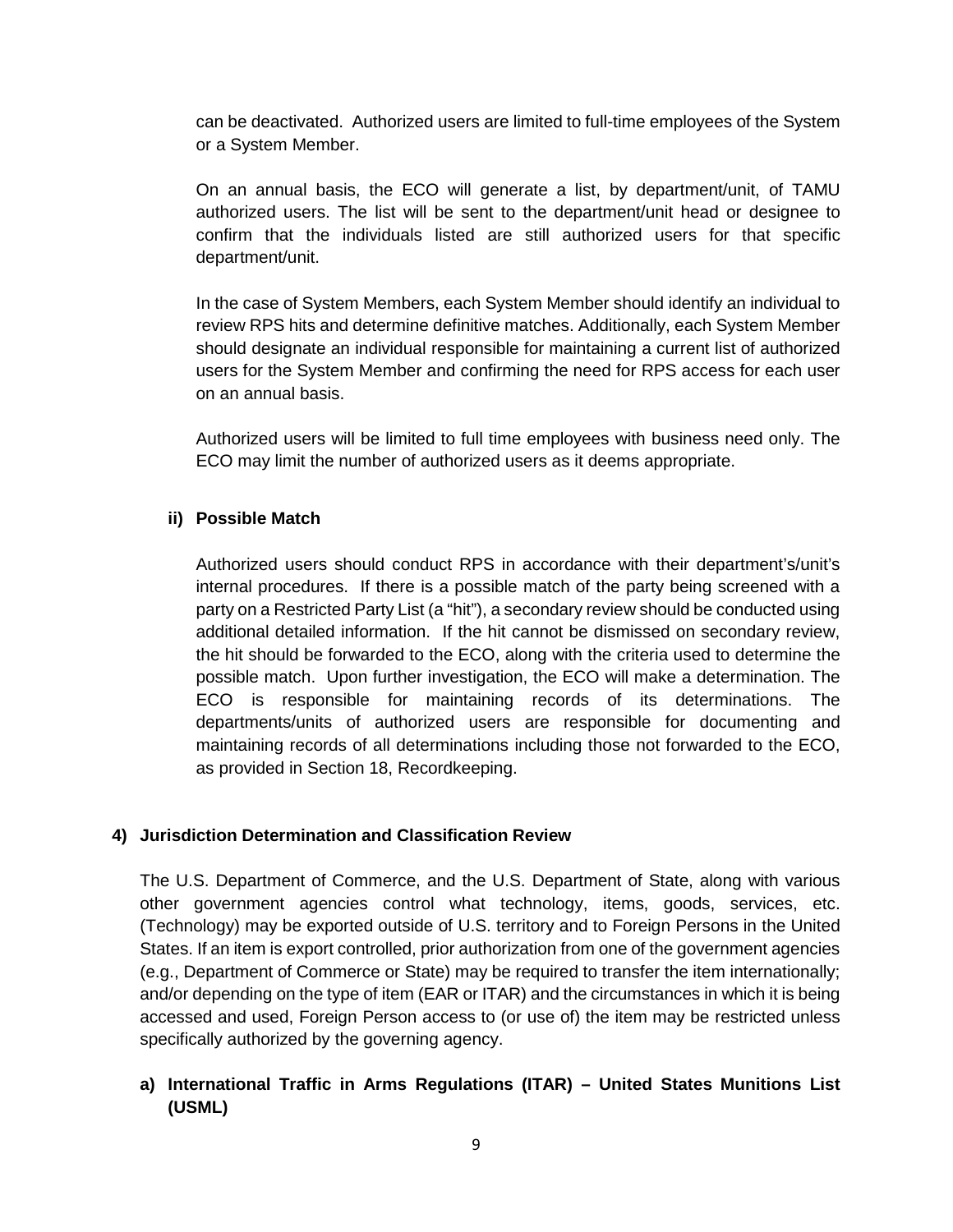USML Categories - The Department of State regulates exports of Defense Articles and Defense Services via the International Traffic in Arms Regulations (ITAR) which can be found at 22 CFR 120-129 [\(https://www.pmddtc.state.gov/ddtc\\_public\)](https://www.pmddtc.state.gov/ddtc_public). The ITAR includes a list of articles, services and related Technical Data designated as Defense Articles and Services regulated by the federal government known as the United States Munitions List (USML) (See 22 CFR 121.1). Categories include:

- I. Firearms, Close Assault Weapons and Combat Shotguns
- II. Guns and Armament
- III. Ammunition/Ordinance
- IV. Launch Vehicles, Guided Missiles, Ballistic Missiles, Rockets, Torpedoes, Bombs and Mines
- V. Explosives, Energetic Materials, Propellants, Incendiary Agents and Their **Constituents**
- VI. Surface Vessels of War and Special Naval Equipment
- VII. Ground Vehicles
- VIII. Aircraft and Related Articles
- IX. Military Training Equipment and Training
- X. Personal Protective Equipment
- XI. Military Electronics
- XII. Fire Control, Laser, Imaging and Guidance Equipment
- XIII. Materials and Miscellaneous Articles
- XIV. Toxicological Agents, Including Chemical Agents, Biological Agents and Associated Equipment
- XV. Spacecraft and Related Articles
- XVI. Nuclear Weapons Related Articles
- XVII. Classified Articles, Technical Data and Defense Services Not Otherwise **Enumerated**
- XVIII. Directed Energy Weapons
- XIX. Gas Turbine Engines and Associated Equipment
- XX. Submersible Vessels and Related Articles
- XXI. Articles, Technical Data and Defense Services Not Otherwise Enumerated

ITAR defense items are broadly defined to include any item or equipment, related Technology, software or data that is built, compiled, specially designed, or modified to *military or defense* specifications. This can include precision electronics, components and instruments used during the course of fundamental research. The fact that TAMU can procure such an item commercially does not necessarily mean that the item is not a Defense Article. In some cases, a vendor or provider of such item may label it ITAR, which flags it as an export controlled defense item.

It is important to keep in mind that ITAR restrictions apply even in the context of open laboratory, fundamental research projects where no citizenship or publication restrictions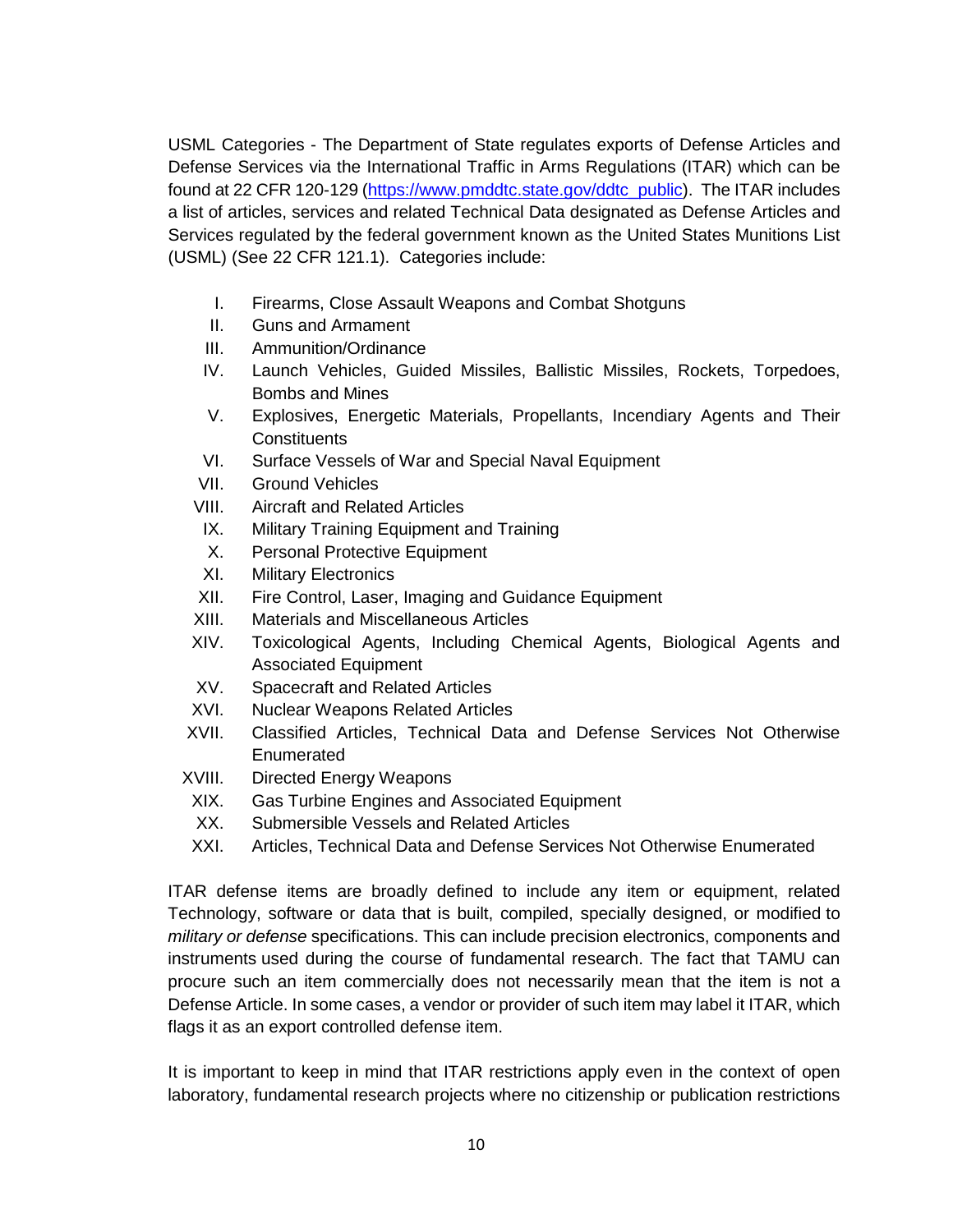have been accepted. Therefore, determining whether or not an item is ITAR controlled prior to incorporation into research inventory or utilized by an Investigator or research team is essential. The fact that the item can be purchased commercially does not remove its controlled status. Buyers, licensees or other types of recipients of ITAR items remain responsible for managing the applicable Foreign Person restrictions.

To better understand what is regulated under ITAR, it is important to read the regulations in the context of the definitions for Defense Article, Defense Service, and Technical Data. Below are the definitions as well as a link to the State Department's website which may be of assistance in understanding and applying the federal regulations, [\(https://www.pmddtc.state.gov/ddtc\\_public\)](https://www.pmddtc.state.gov/ddtc_public).

- i) Defense Articles (22 CFR 120.6) are broadly defined to include any item or equipment, related Technology, or Technical Data that is built, compiled, designed, or modified to military specifications. This includes, for example, military-grade electronics and components of instruments even if they are used during the course of fundamental research. It also includes items or Technical Data with significant military or intelligence applicability. The fact that the item is commercially available does not necessarily mean the item is not a "Defense Article." Defense Articles include: hardware, software, Technical Data recorded or stored in any physical form, models, mockups or other items that reveal Technical Data. It also includes forgings, castings, and other unfinished products, such as extrusions and machined bodies, that have reached a stage in manufacturing where they are clearly identifiable by mechanical properties, material composition, geometry, or function as Defense Articles. It does not include basic marketing information on function or purpose or general system descriptions.
- ii) Defense Service (22 CFR 120.9) is defined as (1) furnishing of assistance (including training) to Foreign Persons, whether in the United States or abroad in the design, development, engineering, manufacture, production, assembly, testing, repair, maintenance, modification, operation, demilitarization, destruction, processing or use of Defense Articles; (2) furnishing to Foreign Persons of any controlled Technical Data, whether in the United States or abroad; or (3) military training of foreign units and forces, regular and irregular, including formal or informal instruction of Foreign Persons in the United States or abroad or by correspondence courses, technical, educational, or information publications and media of all kinds, training aid, orientation, training exercise, and military advice.
- iii) Technical Data (22 CFR 120.10) is defined as information required for the design, development, production, manufacture, assembly, operation, repair, testing, maintenance or modification of Defense Articles. This includes information in the form of blueprints, drawings, photographs, plans, instructions or documentation; information covered by a secrecy order; and software directly related to a Defense Article; classified information relating to Defense Articles and Defense Services on the USML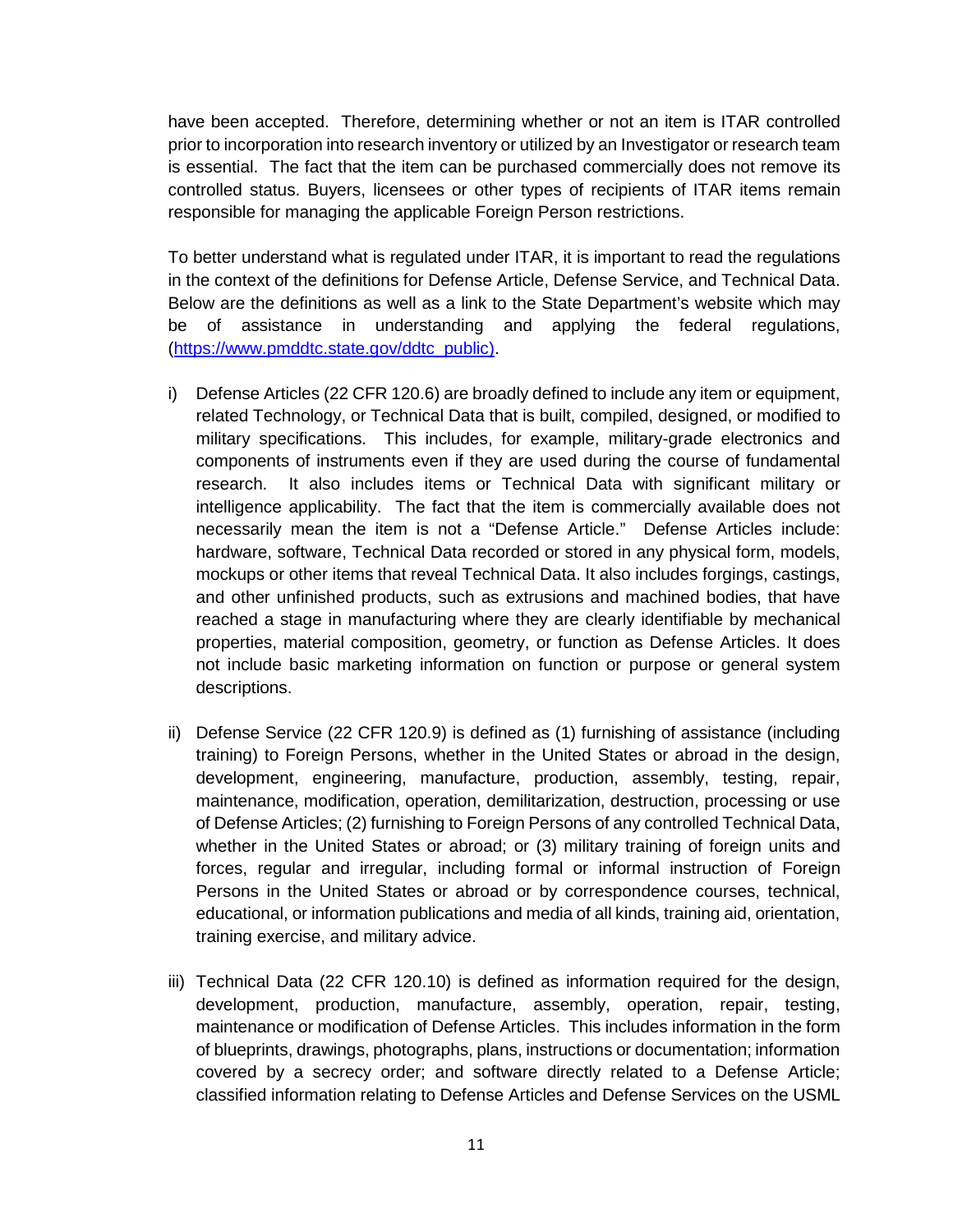and 600-series items controlled by the Commerce Control List; and software directly related to Defense Articles.

# **b) Export Administration Regulations (EAR) – Commerce Control List (CCL)**

The Department of Commerce regulates exports of Dual-Use items and Technology via the Export Administration Regulations which can be found at 15 CFR Parts 730-774 [\(https://www.bis.doc.gov/index.php/regulations/export-administration-regulations-ear\)](https://www.bis.doc.gov/index.php/regulations/export-administration-regulations-ear). The EAR includes a list of items subject to regulation known as the Commerce Control List (CCL). The CCL can be found at [https://www.bis.doc.gov/index.php/regulations/commerce-control-list-ccl.](https://www.bis.doc.gov/index.php/regulations/commerce-control-list-ccl) Categories and Product Groups include:

Categories:

- 0 Nuclear Materials, Facilities, and Equipment [and Miscellaneous Items]
- 1 Special Materials and Related Equipment, Chemicals, Microorganisms, and Toxins
- 2 Materials Processing
- 3 Electronics
- 4 Computers
- 5 Part 1 Telecommunications and Part 2 Information Security
- 6 Sensors and Lasers
- 7 Navigation and Avionics
- 8 Marine
- 9 Aerospace and Propulsion

Product Groups:

- A Systems, Equipment and Components
- B Test, Inspection and Production Equipment
- C Materials
- D Software
- E Technology

Using the above categories and product groups, an Export Control Classification Number (ECCN) can be determined. The ECCN is a 5 character alpha numeric code. The first character is a number that describes the category of the item. The second character is a letter which indicates the product group. The last 3 numerical digits are used for numerical ordering of the item. If an item falls under U.S. Department of Commerce jurisdiction and is not listed on the CCL, it is designated as EAR99. EAR99 items generally consist of lowtechnology consumer goods and do not require a license in many situations. However, if the item will be exported to an embargoed country, to an End-User of concern, or in support of a prohibited End-Use, a license may be required.

The federal government's recent Export reform initiative has resulted in some changes to the USML and CCL. Some Defense Articles that were once listed on the USML have now moved to the CCL creating two new series of ECCNs: 500 for Spacecraft and 600 for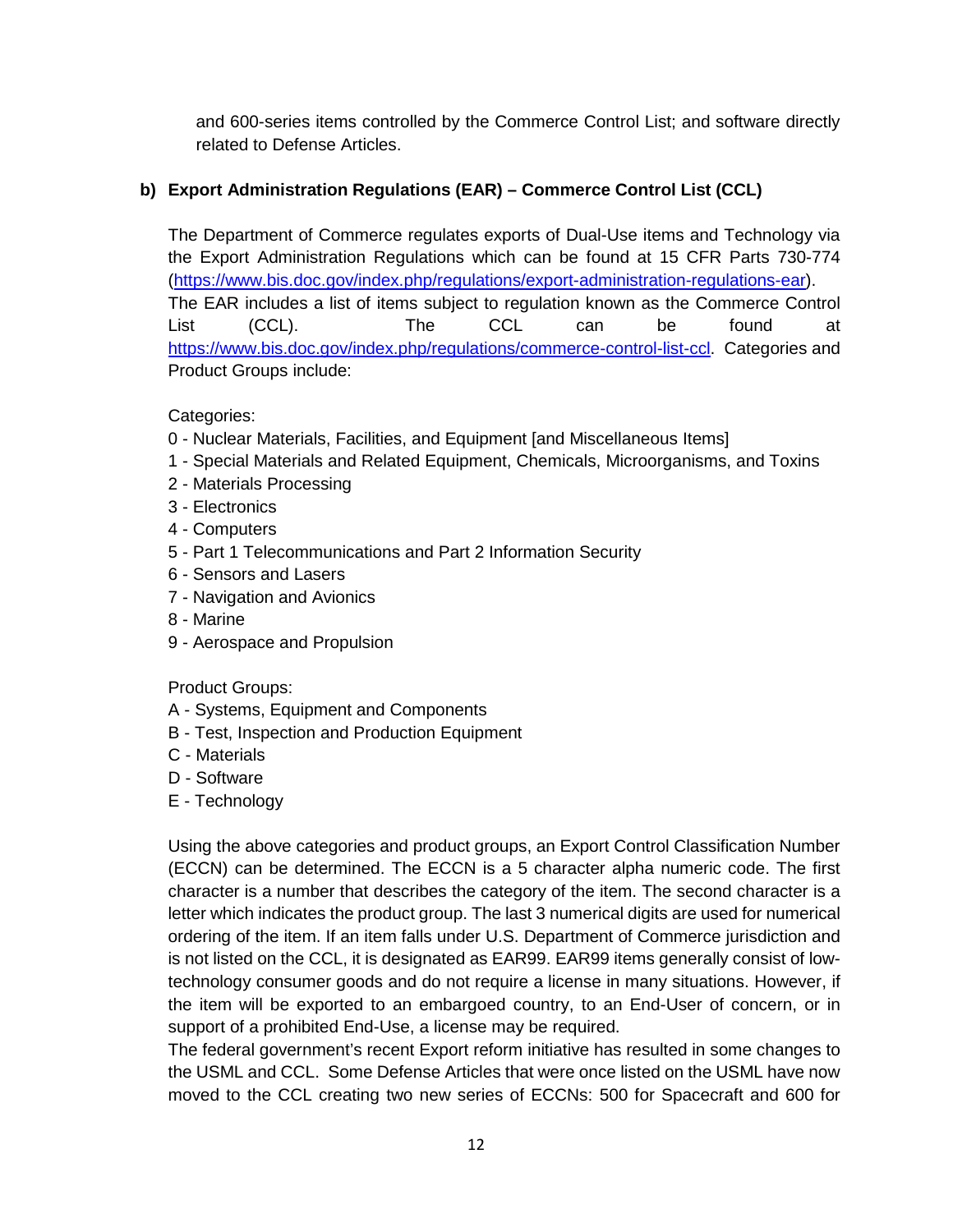Commerce Munitions. Items that moved from the USML to the CCL have generally included some less important parts, components, accessories and attachments used in or with Defense Articles. The federal government uses a "catch" and "release" process to determine if items stay on the USML or are released onto the CCL. If the item is not on the revised USML, or within one of the "specially designed" catch-all, the item is "released" to the CCL and controlled under the specifically enumerated ECCN. For decision tools, FAQ and other resources, see [https://www.bis.doc.gov/index.php/2012-03-30-17-54-](https://www.bis.doc.gov/index.php/2012-03-30-17-54-11/ecr-faqs) [11/ecr-faqs;](https://www.bis.doc.gov/index.php/2012-03-30-17-54-11/ecr-faqs) an[d https://www.bis.doc.gov/index.php/forms-documents/doc\\_view/789-600](https://www.bis.doc.gov/index.php/forms-documents/doc_view/789-600-series-and-ccl-order-of-review) [series-and-ccl-order-of-review.](https://www.bis.doc.gov/index.php/forms-documents/doc_view/789-600-series-and-ccl-order-of-review)

Dual-Use items are broadly defined as any item (equipment, instrument, related technology, material, software or data) that is *civilian* by design and intended application, but could, by virtue of its specifications and performance, be used for a defense purpose. Dual-Use items can include research instruments and related software, materials, or data used in fundamental research. The fact that TAMU can procure such items commercially does not mean that they are not export controlled. In some cases, a vendor or provider of an item may label it as EAR-controlled, which flags it as a Dual-Use export controlled item.

For Dual-Use items, it is important to identify situations where Dual-Use Controlled Technology that is not otherwise the subject of fundamental research and eligible for publication is potentially shared or utilized. Below are several examples of Technology sharing, which may trigger an export control issue:

- i) Utilizing vendor-proprietary repair or maintenance manuals, or software configuration programs, provided by a vendor (or third party);
- ii) Training research personnel to perform all of the following functions with respect to a specialized research instrument: install, maintain, repair, refurbish and overhaul (or any combination of these items) that imparts the inherent proprietary design and controlled functionality of a Dual-Use controlled item (again, presumes having a vendor's proprietary installation/repair manual or software configuration program); and
- iii) Developing or modifying a Dual-Use instrument (typically a co-development arrangement with a vendor or manufacturer) that likewise exposes the underlying controlled design. Development may include all stages of work prior to serial production, such as design research, analysis, "proof of concept," assembly and testing of prototypes, pilot production schemes, configuration, or integration design.

## **5) Foreign Person Employees**

It is important for hiring departments/units to be aware that the ability to hire nonimmigrant Foreign Persons for certain positions may be restricted or prohibited by export control laws.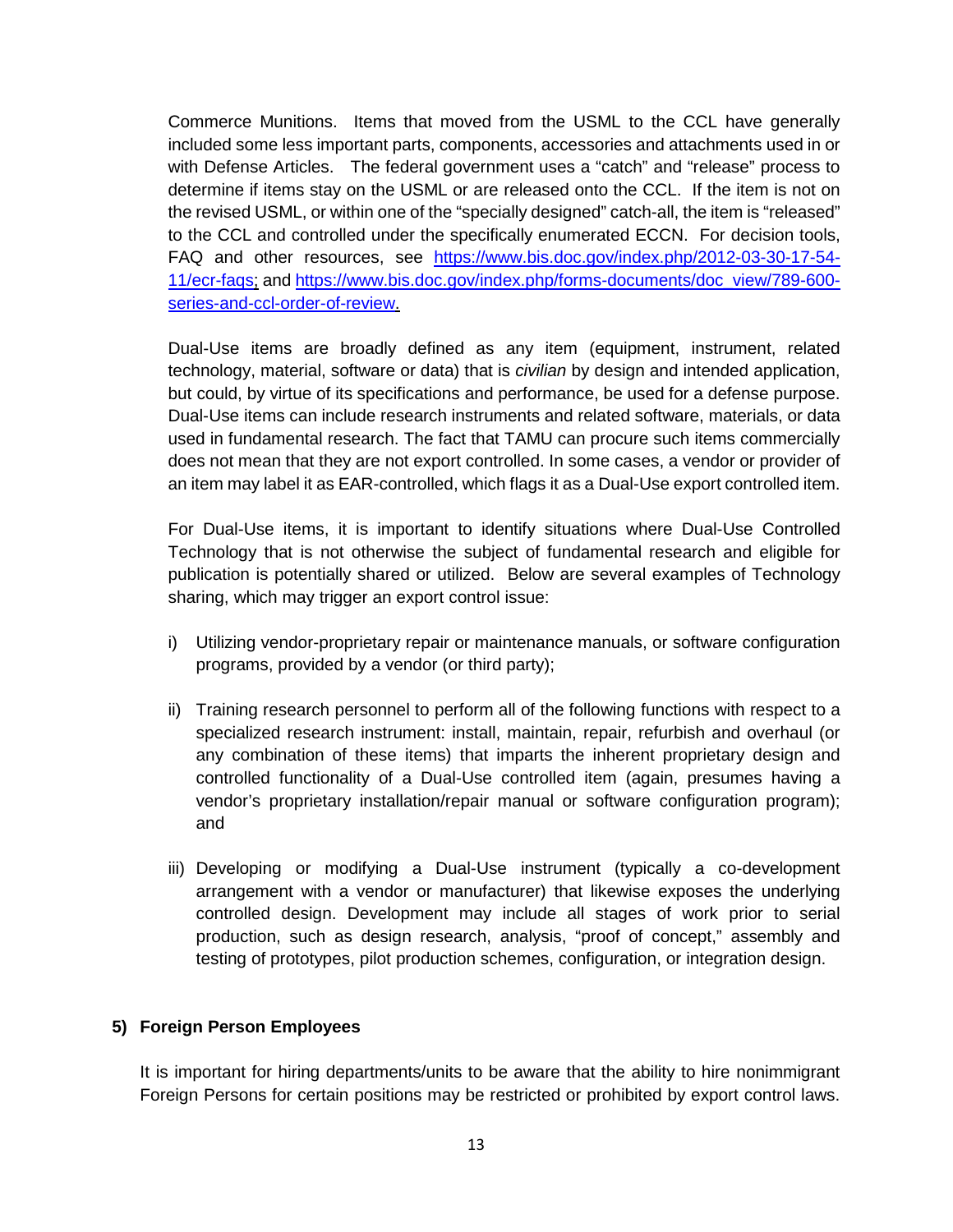For example, nonimmigrant Foreign Persons may be restricted or prohibited from performing employment responsibilities relating to certain information Technology systems positions to the extent the work will involve access or use of Controlled Information or Items. Supervisors proposing to hire nonimmigrant Foreign Persons should carefully consider whether or not the proposed employment will involve access or use of Controlled Information or Items before extending offers of employment. Supervisors are required to complete an [ISFS Export Control](https://isfs.tamu.edu/ISFS/media/IFSS-Media-Library/Forms/Export-Control-Review-Certification.pdf)  [Review and Certification Form](https://isfs.tamu.edu/ISFS/media/IFSS-Media-Library/Forms/Export-Control-Review-Certification.pdf) and to complete export control basic training.

ISFS is responsible for:

- a) Conducting RPS of the Foreign Person plus his/her affiliated institution;
- b) Seeking a determination from the ECO for unresolved name matches;
- c) If applicable, reviewing the completed Export Control Review and Certification; and
- d) Reporting to the ECO any potential export control concerns related to the hiring of nonimmigrant Foreign Persons.

ISFS will not file an immigration petition unless all necessary export control requirements have been addressed by the supervisor and cleared by the ECO as needed;

For procedures relating to the hiring of Foreign Persons for work at TAMUQ see Section 15, TAMUQ.

## **6) Research and Other Research-Related Agreements**

Most data and information involved in University research is excluded from export control regulation under the ITAR or EAR based on "Published" Technology & software/public domain exclusion and the Fundamental Research Exclusion (FRE). It is important for researchers and others involved in research to be aware of these key exclusions and to understand that their benefits can be lost if certain provisions are present in research-related agreements. For this reason, Investigators should avoid entering into informal understandings or "side agreements" with research sponsors that restrict Foreign Person access to the research or that impose sponsor controls on the publication or other dissemination of research results. It is important to remember that the restrictions enforced by OFAC are not affected by ITAR, EAR, or the FRE. OFAC restrictions and prohibitions generally arise in connection with interactions involving certain individuals, entities and countries most notably in interactions with embargoed countries and individuals/entities from embargoed countries (i.e., Cuba, Iran, North Korea, Syria, Venezuela).

#### **a) Contract Provisions of Concern**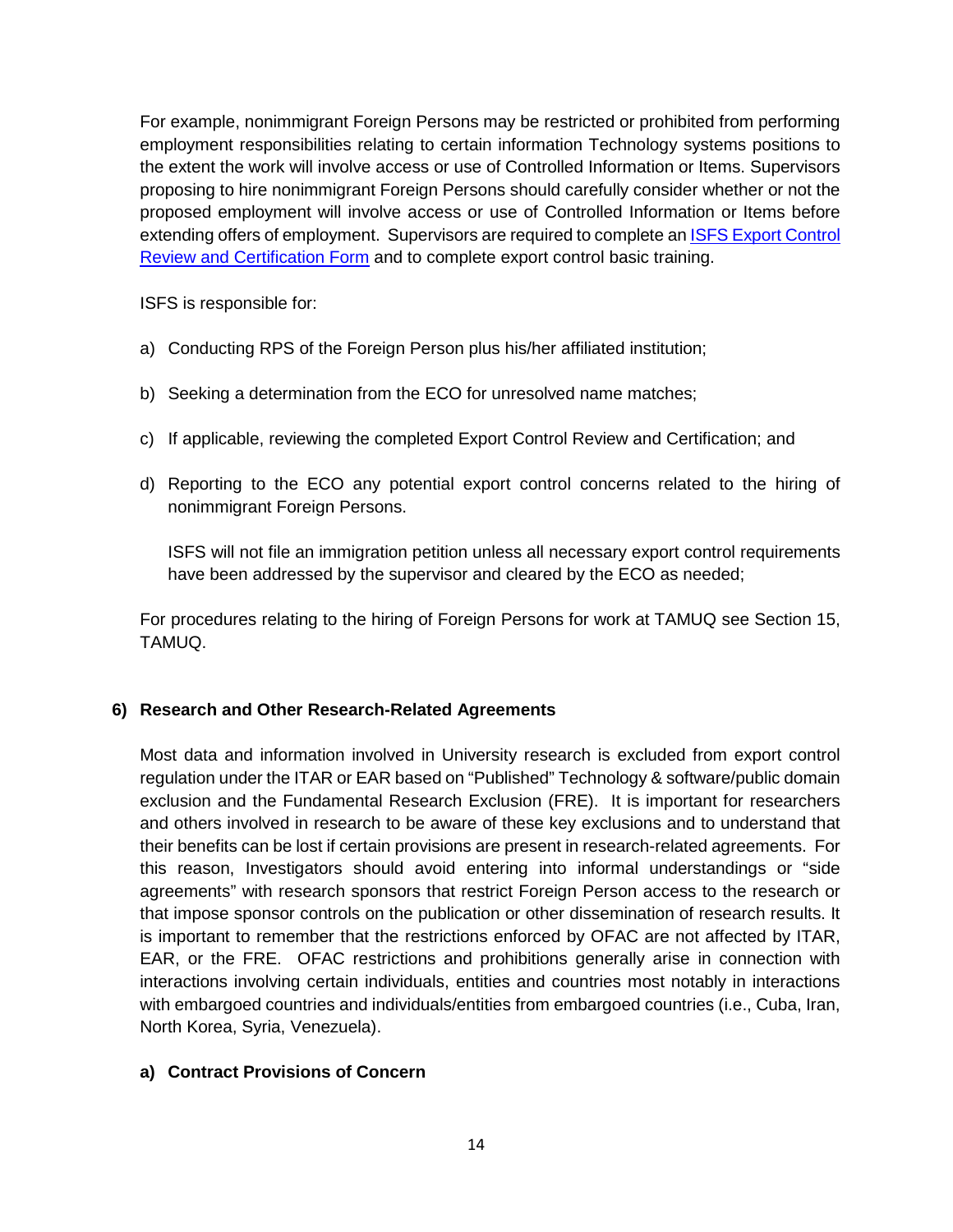Certain agreement provisions may negate the FRE and require seeking a license, undertaking monitoring or other activities. These provisions of concern are identified on the [TAMU Export Controls Decision-Making Tree for Administration of Contract Provisions](https://vpr.tamu.edu/initiate-research/export-controls/decision-making-tree-administration-of-contract-provisions.pdf) and are summarized below.

If any of the following provisions are present (and cannot be negotiated away) in a research agreement or subcontract, or other non-sponsored research agreement (e.g., a Material Transfer Agreement or Non-Disclosure Agreement related to research), the ECO should be consulted for guidance prior to execution of the agreement.

- i) Sponsor maintains the right to restrict or approve publication or Release of research results (other than TAMU's standard customary brief delay to protect a sponsor's confidential information or to preserve the patentability of an invention);
- ii) Research data and/or other research results will be owned by the sponsor (e.g., as sponsor's proprietary or trade secret information);
- iii) Statements that export control restrictions will apply to the research;
- iv) Incorporation by reference of Federal Acquisition Regulations (FARs), agency-specific FARs, or other federal agency regulations, which impose specific controls on access to or dissemination of research results (See Section 6, Research and Other Research-Related Agreements);
- v) Restrictions on, or prohibitions against, the participation of research personnel based on citizenship or national origin;
- vi) Statements that the sponsor anticipates providing export controlled items or information for use in connection with the research;
- vii) Equipment or encrypted software is required to be delivered as part of the project;
- viii)The research project will involve the use of export controlled items or technical information obtained from a third party;
- ix) There is a Controlled Unclassified Information (CUI) clause (e.g., DFARS 252.204- 7012); or
- x) The research will take place outside the United States (e.g. attending conferences, shipping items internationally, and international collaboration).

#### **b) Specific U.S. Government Access and Dissemination Controls**

Specific access and dissemination controls may be buried within the language of FARs, Defense Federal Acquisition Regulations (DFARs), and other agency-specific regulations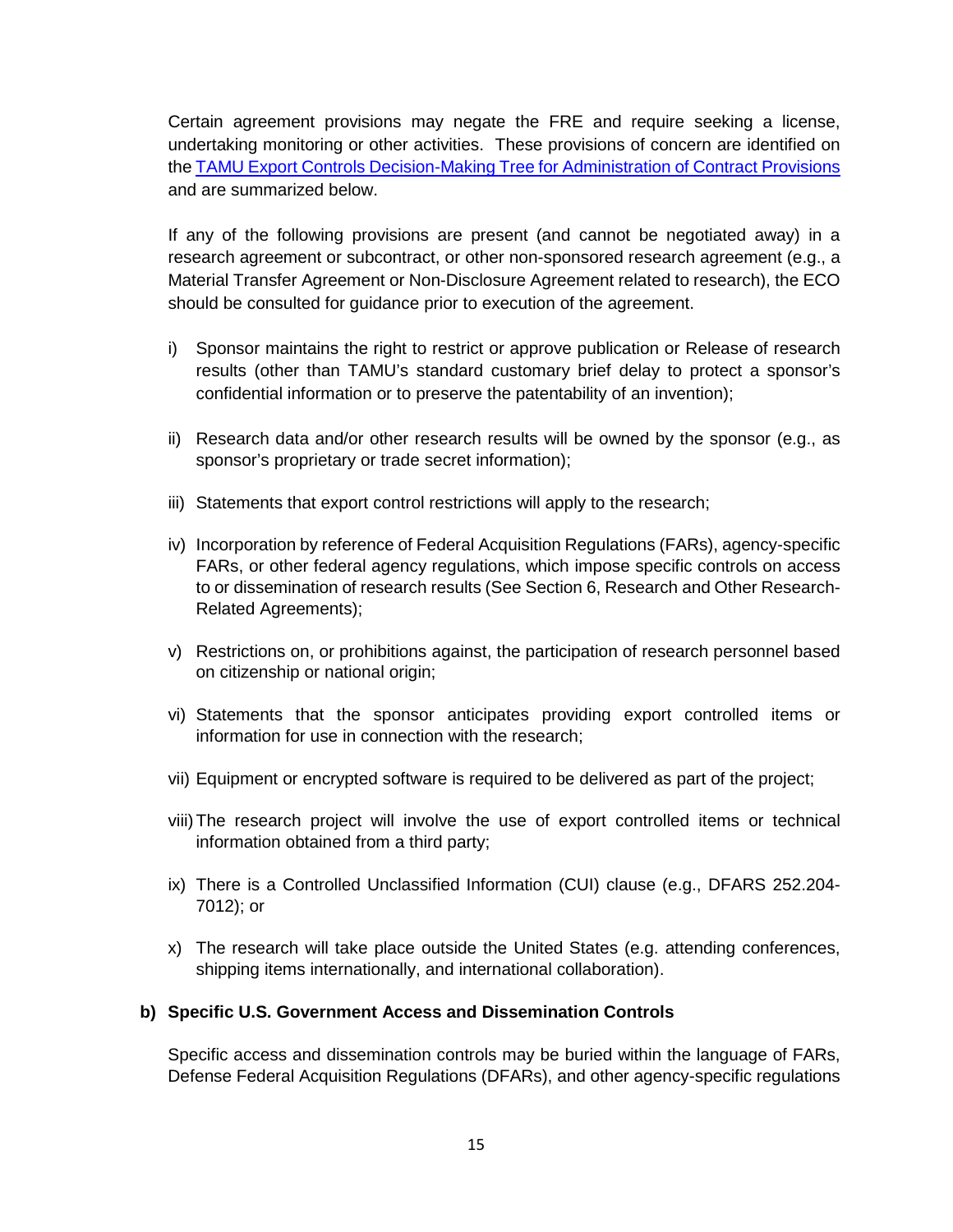included as part of a prime contract, or flowed down in a subcontract. These clauses include, but are not limited to:

## **FAR 52.227-14 (Rights in Data – General)**

Grants the Government unlimited rights in data first produced or delivered under the contract. Government approval is required to assert copyright in data first produced in the performance of the contract and not published in academic, technical or professional journals, symposia proceedings, or similar works. For basic or applied research, suggest requesting Alternate IV to lift this restriction. Alternate IV provides the Contractor with the right to copyright data without Government permission.

## **FAR 52.227-17 (Rights in Data – Special Works)**

Prevents the Release, distribution, and publication of any data originally produced for the Government's internal use and represents an absolute restriction on the publication or dissemination of contractor-generated data. It should not apply to basic and applied research and should be removed from the contract on the basis of exceptions to this clause's applicability. Refer to FAR 27.405-1 for more information.

## **DFARS 252.204-7000 (Disclosure of Information)**

States, "Contractor shall not Release to anyone outside the Contractor's organization any unclassified information, regardless of medium (e.g., film, tape, document), pertaining to any part of this contract or any program related to this contract." Three exceptions apply: (1) if the contracting officer has given prior written approval; (2) where the information is already in the public domain prior to date of Release; (3) if the research is determined in writing to be fundamental research by the Contracting Officer. Refer to 27.404-2& (3) and NSDD-189 as justification for getting the restriction removed. Also, can refer to IRS Ruling 76-296. May also add alternate language that allows for review and comment on publications.

## **DFARS 252.225-7048 (Export –Controlled Items)**

States, "The Contractor shall comply with all applicable laws and regulations regarding export controlled items, including, but not limited to, the requirement for contractors to register with the Department of State in accordance with the ITAR. The Contractor shall consult with the Department of State regarding any questions relating to compliance with the ITAR and shall consult with the Department of Commerce regarding any questions relating to compliance with the EAR." May have to require the Investigator to certify that the project does not involve any items that are subject to Export Control Laws.

## **ARL 52.004-4400 (Approval of Foreign Nationals)**

All Foreign Nationals must be approved before beginning work on the project. The Contractor is required to divulge if any Foreign Nationals will be working on the project. Provision of name, last country of residence, citizenship information, etc. is required. This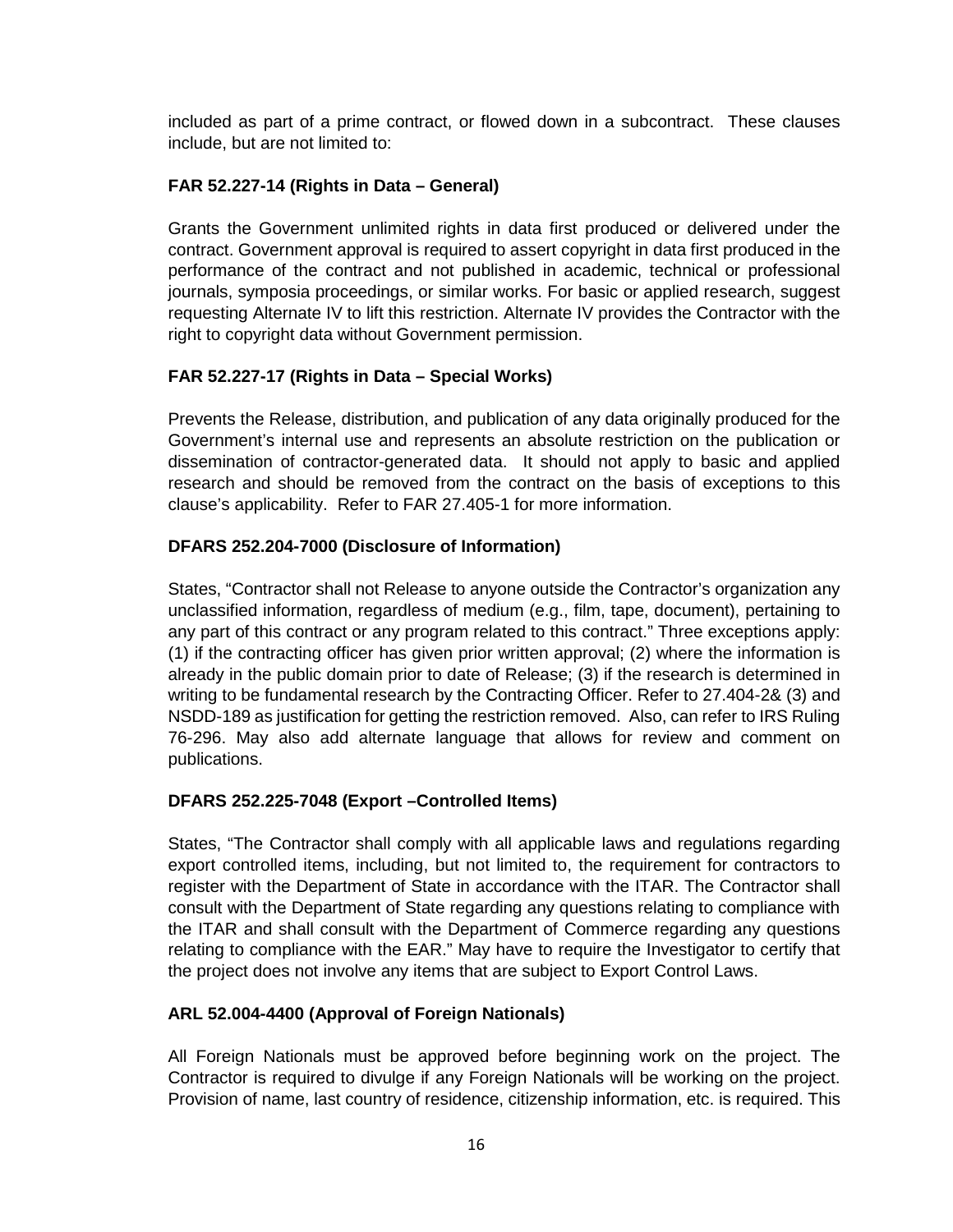clause is commonly found in contracts involving Controlled Technology and sponsored by military agencies. Investigators may need to certify that no Foreign Nationals will be working on the project. If no Foreign Nationals will be employed on the project, Contractor may disregard this clause. If the Investigator is doing basic research and the sponsor will take those results and work on the Controlled Technology at another location, the clause may be able to be deleted.

### **ARL 52.005-4401 (Release of Information)**

Includes reference to "non-releasable, unclassified information" and a requirement to "confer and consult" prior to Release of information. It is unclear what the review entails. Therefore, the sponsor retains publication/information approval, which voids the FRE. Substitute with ARL Cooperative Agreement Language: Prior Review of Public Releases, "The Parties agree to confer and consult with each other prior to publication or other disclosure of the results of work under this Agreement to ensure that no classified or proprietary information is released. Prior to submitting a manuscript for publication or before any other public disclosure, each Party will offer the other Party ample opportunity (not to exceed 60 days) to review such proposed publication or disclosure, to submit objections, and to file application letters for patents in a timely manner."

### **AFMC 5352.227-9000 (Export-Controlled Data Restrictions)**

Requires an Export license prior to assigning any Foreign Person to work on the project or allowing Foreign Persons access to the work, equipment, or Technical Data generated by the project. TAMU ECO needs to be notified if this clause is included in the contract.

#### **DFARS 252.204-7012 (Controlled Unclassified Information)**

Requires the security requirements described in National Institute of Standards and Technology (NIST) Special Publication (SP) 800-171, "Protecting Controlled Unclassified Information in Nonfederal Information Systems and Organizations, <http://dx.doi.org/10.6028/NIST.SP.800-171> to protect controlled unclassified information (CUI) on non-Federal information systems. For full text see [http://www.acq.osd.mil/dpap/dars/dfars/html/current/252204.htm.](http://www.acq.osd.mil/dpap/dars/dfars/html/current/252204.htm)

### **c) Procedures Applicable to Research and Other Research-Related Agreements and Subcontracts**

- i) In the case of sponsored research agreements administered through SRS, processes and procedures have been established.
- ii) For other sponsored research related agreements and non-sponsored research agreements (i.e., Material Transfer Agreements, Non-Disclosure Agreements, Data Transfer Agreements, etc.) administered through the Office of Research Administration, processes and procedures have been established.

#### **d) Resolving Export Control Concerns**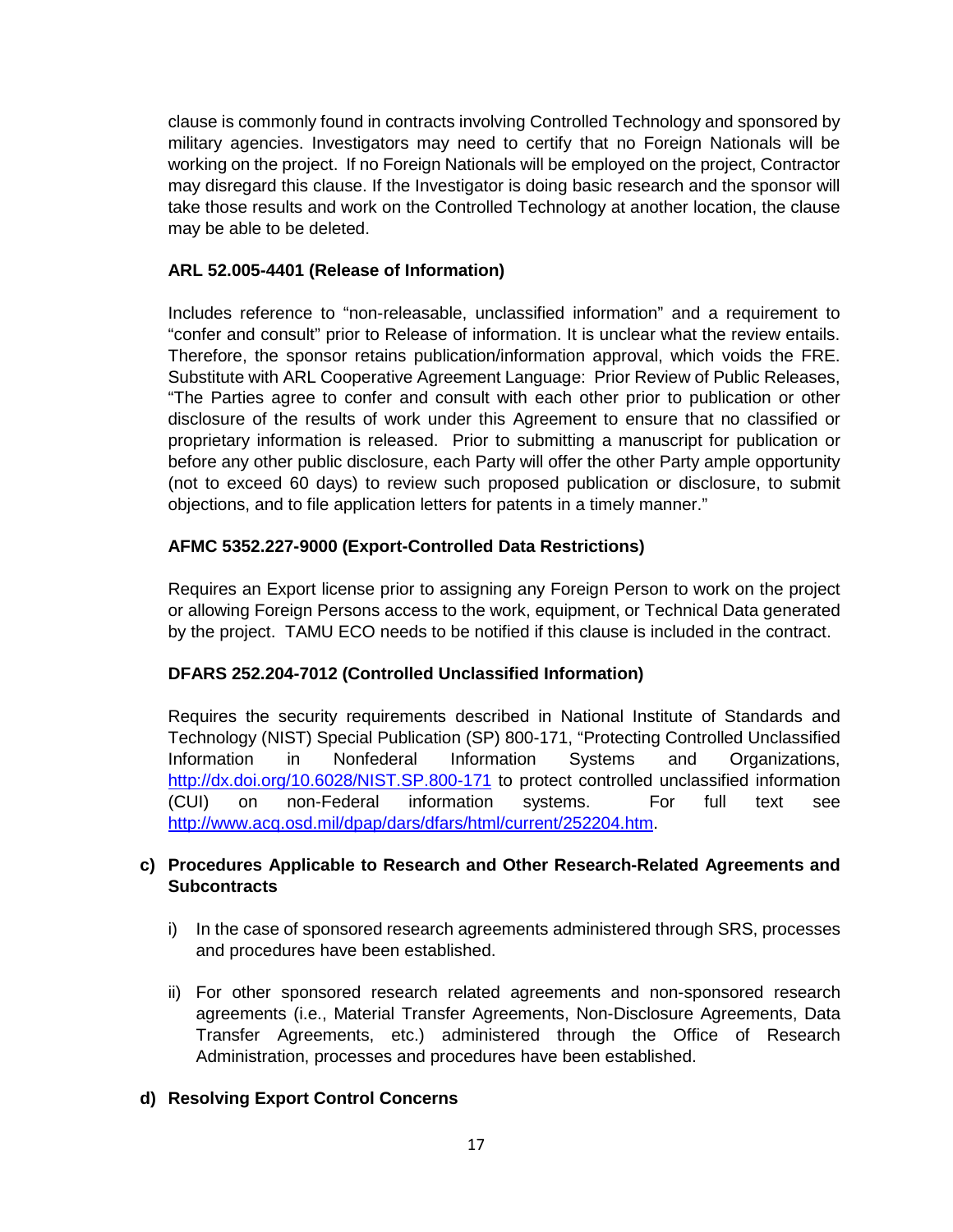When a potential export control concern is identified, the ECO will work with the parties involved, and determine what course of action should be taken to address the concern. In many cases, no license or other authorization may be necessary. In each case, the ECO will determine whether:

- i) The conditions merit an application for a license or other authorization;
- ii) The conditions are such that an exclusion or license exception may be applicable; or
- iii) A TCP, or other requirements for the conduct of the research, will be necessary to prevent an unauthorized Deemed Export of the Technology from occurring.

The ECO will notify the Investigator, SRS, and/or Research Administration, of the ECO's export control determinations. ECO will maintain records of its determinations on a project basis, as provided in Section 18, Recordkeeping.

#### **e) Technology Control Plan**

#### **i) Development**

If the ECO determines a project, facility, or item is export controlled, the ECO will work with the Investigator, facility managers, and others to determine if a TCP is needed. If it is determined that a TCP is necessary, the ECO will then work with the Investigator, facility managers, and others to develop and implement a TCP to secure the Controlled Technology from access by unauthorized Foreign Persons. A sample [TCP template](https://vpr.tamu.edu/initiate-research/export-controls/tcp-template.pdf) can be found on the ECO website and will typically include:

- (1) A commitment to export controls compliance;
- (2) Identification of the relevant export control categories and Controlled Technologies;
- (3) Identification and nationality of each individual participating in the project;
- (4) Appropriate physical and informational security measures;
- (5) Personnel screening measures and training; and
- (6) Appropriate security measures for the duration of the project and following project termination.

#### **ii) Appropriate Security Measures**

The TCP will include physical and informational security measures appropriate to the export control categories related to the project/facility/item. Examples of security measures include, but are not limited to: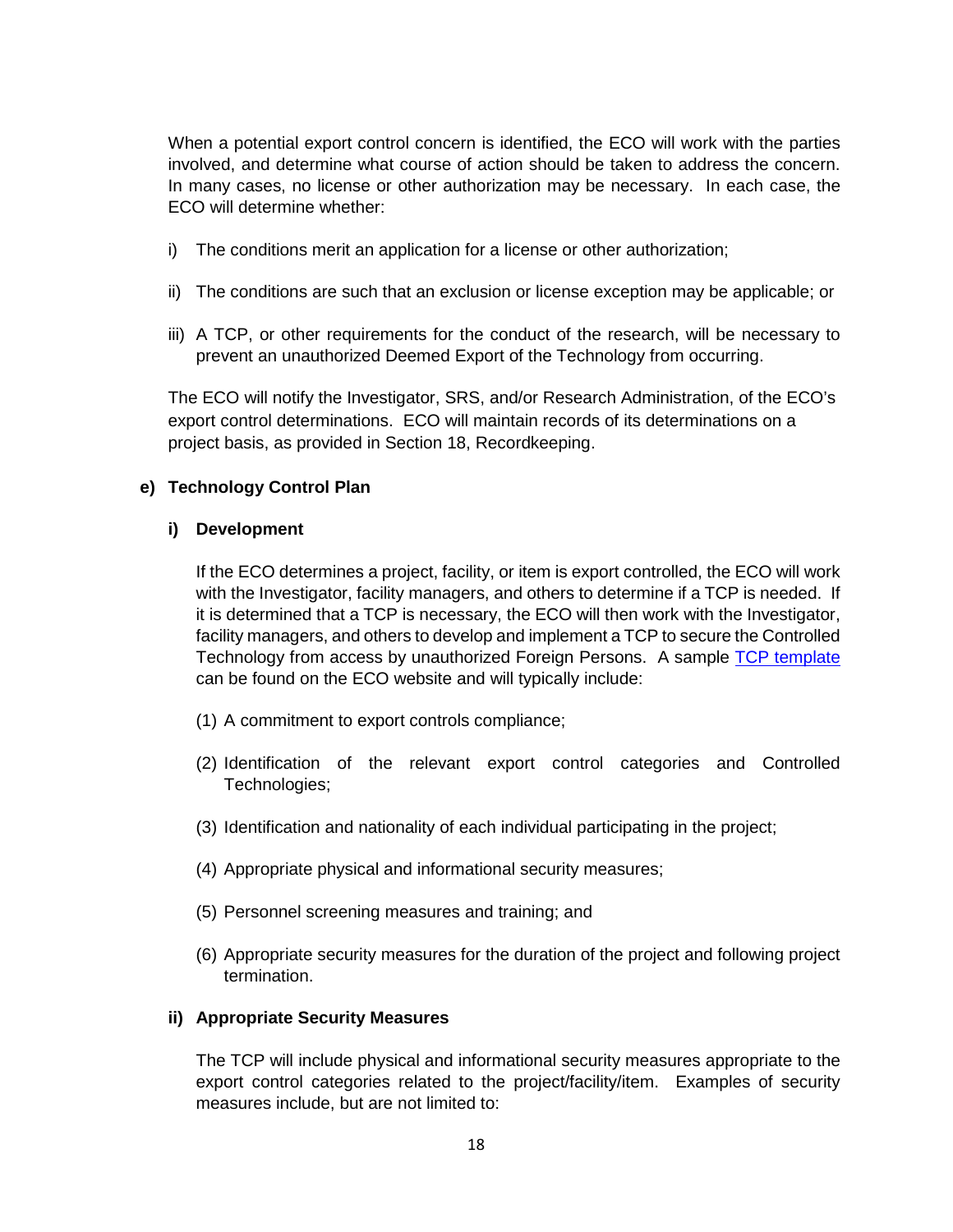- (1) Laboratory Compartmentalization Project operation may be limited to secured laboratory areas physically shielded from access or observation by unauthorized individuals;
- (2) Time Blocking Project operation may be restricted to secure time blocks when unauthorized individuals cannot observe or access;
- (3) Marking Export Controlled Information must be clearly identified and marked as Export Controlled;
- (4) Personnel Identification Individuals participating on the project may be required to wear a badge, special card, or other similar device indicating authority to access designated project areas. Physical movement into and out of a designated project area may be logged;
- (5) Locked Storage Tangible items such as equipment, associated operating manuals, and schematic diagrams should be stored in rooms with key-controlled access. Soft and hardcopy data, lab notebooks, reports, and other research materials should be stored in locked cabinets;
- (6) Electronic Security Project computers, networks, and electronic transmissions should be secured and monitored through User IDs, password controls, 128-bit Secure Sockets Layer encryption, or other federally approved encryption technology. Database access should be managed via a Virtual Private Network;
- (7) Confidential Communications Discussions about the project must be limited to the identified and authorized project participants, and only in areas where unauthorized individuals are not present. Discussions with third party subcontractors must occur only under signed agreements which fully respect the Foreign Person limitations for such disclosures.

#### **iii) Export Licensing**

If the ECO determines that an ITAR, EAR, OFAC or other license, Technical Assistance Agreement, Manufacturing License Agreement, Registration, or other authorization (i.e., exemption) is needed, the ECO will consult with the Investigator and other appropriate parties to gather all the information needed to seek a license or authorization. The ECO will inform the Empowered Official, or designee, of the details of the export control concern and make a recommendation that a license or other authorization should be obtained. The Empowered Official, or designee, will request the license or other authorization from the cognizant agency with assistance from the ECO and the OGC if needed.

#### **7) International Visitors to Texas A&M University**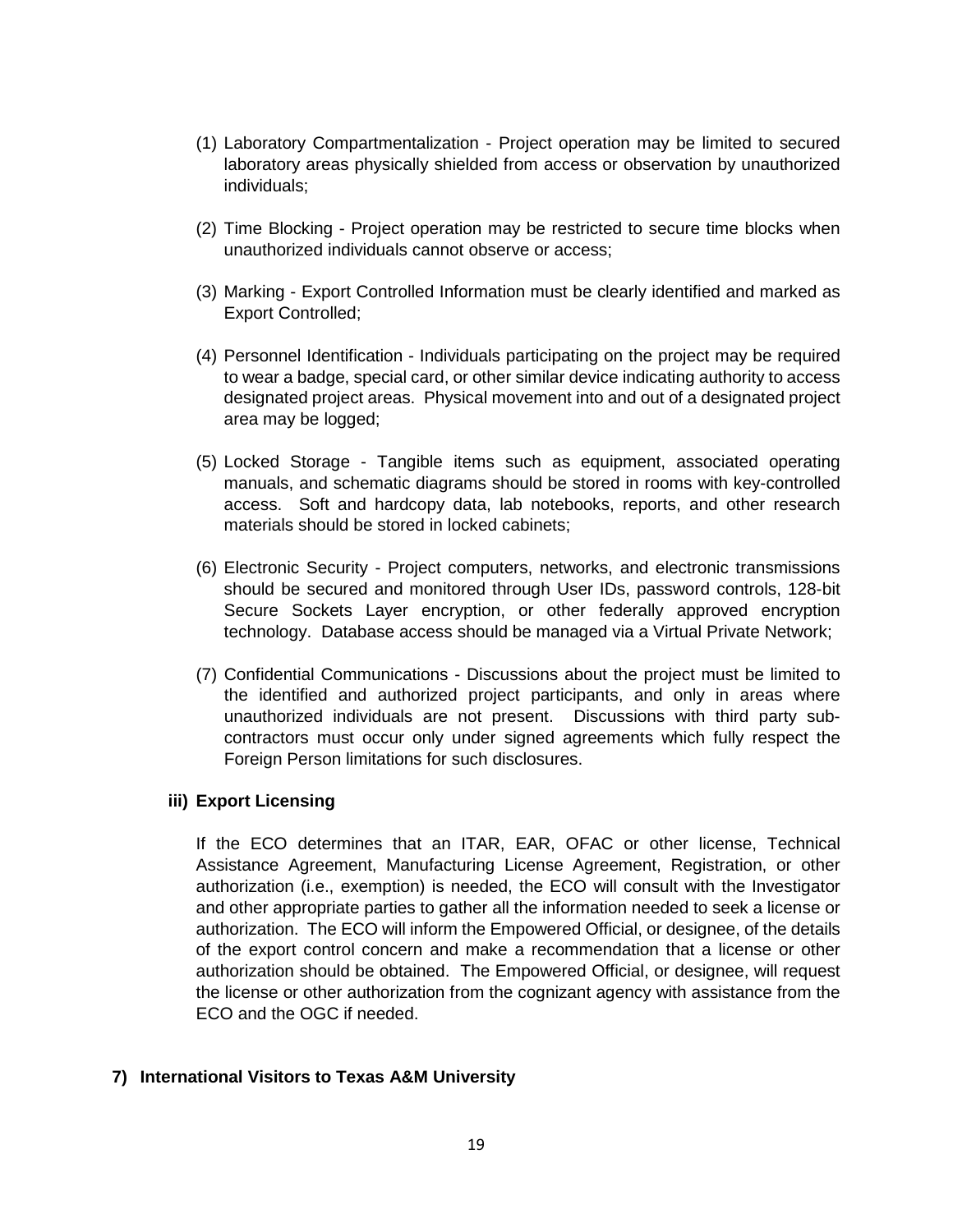Those hosting International Visitors should be aware that there might be restrictions or prohibitions associated with such visits. For example, (i) the proposed visitor is from an embargoed country (i.e., Cuba, Iran, Syria, North Korea and Venezuela), (ii) the proposed visitor or his or her affiliated institution appears on a restricted party list, or (iii) the proposed activities require an Export license. Hosts should carefully consider possible export control implications and obligations associated with a proposed visit before extending invitations, and should consult with the ECO as needed.

All TAMU employees intending to invite or host International Visitors as indicated in TAMU Rule 15.02.99.M1 *Export Controls* are required to notify Immigration Services for Faculty and Scholars (ISFS) and request from the Division of Research (DOR) the approval of research activities for such visit before the arrival of the International Visitor.

### **a) No Authorization to Access Controlled Information, Controlled Physical Items**

No International Visitor may have access (whether verbal, written, electronic, and/or visual) to Controlled Information or Controlled Physical Items unless expressly permitted via an approved Technology Control Plan, Export license or as authorized in writing by the ECO. It is the responsibility of the TAMU employee hosting the visitor to ensure compliance with export control regulations and to promptly disclose and report to the ECO as specified in TAMU Rule 15.02.99.M1 *Export Controls* any violations thereof.

### **b) RPS of International Visitors**

RPS is needed for all International Visitors, and includes, but is not limited to, screening of the International Visitor, affiliated institution(s) and/or sponsoring entity. RPS is needed whenever a written or verbal invitation to visit TAMU is made to an International Visitor, regardless of location or whether the University is sponsoring the visitor's visa. This includes visitors who will not be present in the U.S. but will have access to University resources.

#### **c) Procedure to Notify and Request Authorization to Visit**

- i) TAMU employees inviting and hosting International Visitors must complete, prior to the visit, a request for Approval of a Visiting Scholar, [Form 5VS,](https://vpr.tamu.edu/manage-research/visiting-scholars-program/visiting-scholars-form-5vs.pdf) or any other form identified from time to time by DOR.
- ii) The DOR will conduct RPS on the International Visitor and report hits that cannot be ruled out on a secondary screening to the ECO for review and resolution as set forth in Section 3. of this Manual. If there is no RPS hit, DOR will forward a copy of the approved form to Immigration Services for Faculty and Scholars (ISFS) to initiate the immigration process for those instances in which TAMU needs to sponsor the International Visitor, as well as for those in which the International Visitor is traveling under the Visa Waiver Program, a B-1/B-2 visa or other nonimmigrant visa status as indicated on a properly annotated I-94.

## **d) Change in Nature, Purpose, or Duration of Visit**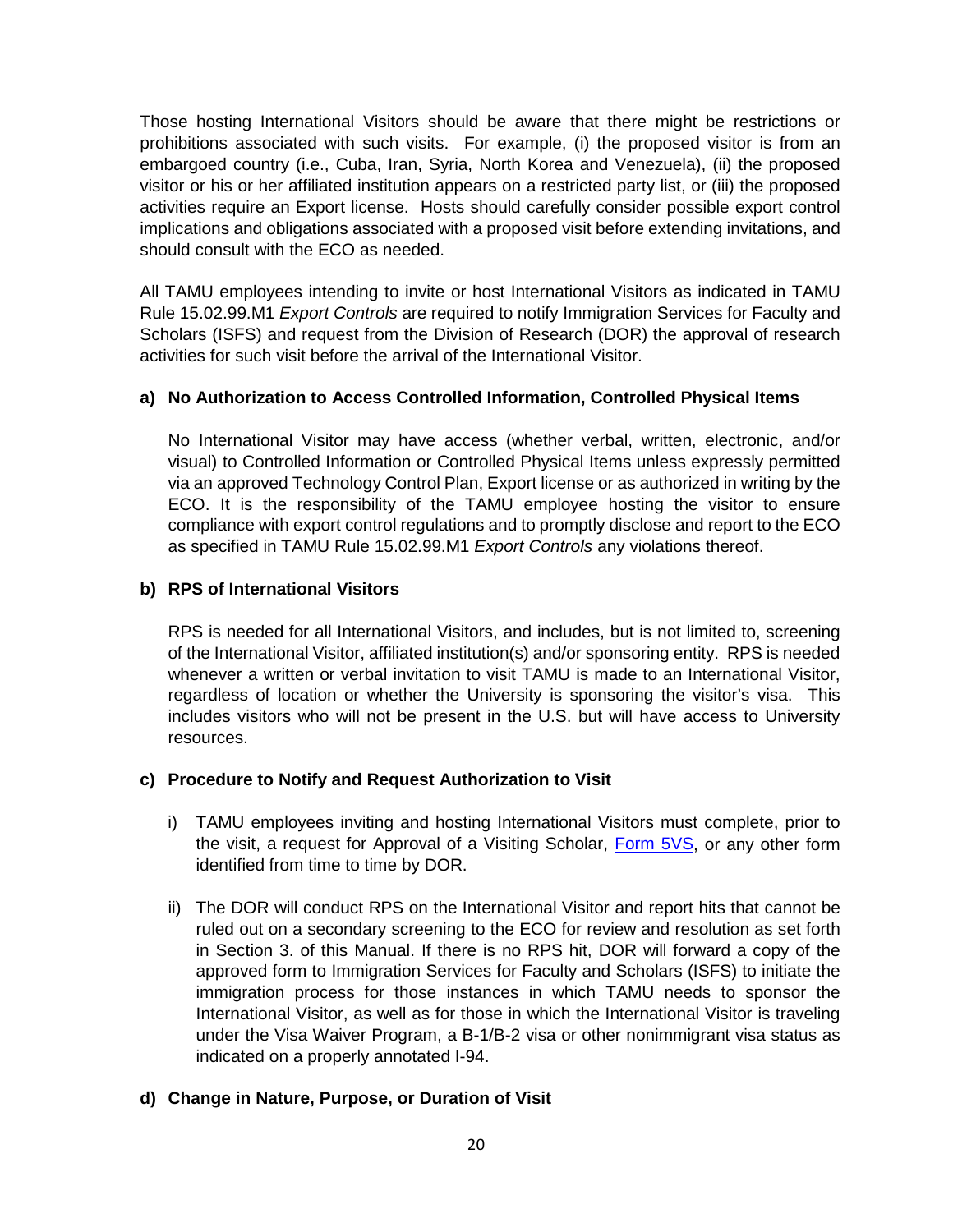In the event it is anticipated that the nature, purpose, or duration of a visit will change, the host is responsible for contacting ISFS, with a copy to ECO, to request the approval of an extension of the visit and completing, submitting, and obtaining approval of an updated Form 5VS prior to the effective date of the change.

#### **8) Distance Education**

Distance education at Texas A&M University refers to credit bearing, transcripted courses only offered to enrolled and registered students, where the course delivery occurs in a setting where the students and faculty member of record are not in the same place at the same time or where the instruction for the course occurs at an approved off-campus educational site. This instruction can be in the form of 100 percent online, face-to-face offsite, or some hybrid combination of face-to-face and online. Due to the element of distance in this education delivery method, some export control concerns may arise. It is the responsibility of the department offering the course and the faculty instructor of record to ensure export control requirements are reviewed and any concerns addressed with the ECO. Particular guidance is provided in the following areas for review of export control in distance education:

If the Export Control Questionnaire indicates the need for Export review, the ECO will be notified via the Section Request System, and the review will be conducted prior to course approval.

Confirming the identification of students enrolled in distance education is standard operating procedure for all courses, whether the student is foreign or domestic. Beginning with the student admission process, student identification is authenticated by the review of student admissions application materials, further identification provided during financial aid and housing application, issuance of a Universal Identification Number (UIN) and unique password. The authenticated UIN and password are used to gain access to a variety of student resources including "HOWDY" student registration and information portal, as well as the e-learning resources utilized in delivery of distance education.

Beginning in 2011, Texas A&M University addressed the issue of reconfirming student location while taking distance education courses, by implementing a query at the time of registration in the "HOWDY" student registration portal. To complete registration for a course offered by distance education (signified by unique section numbering), the student must answer the query for their location.

Faculty members utilize start of semester interaction with students enrolled in distance education to verify location and authenticate UIN for each student, as well as restatement of the Aggie Code of Honor through the syllabus.

Students seeking admission into a degree program offered via distance education will be subject to Restricted Party Screening (RPS) by ECO. Prior to the first class day of each semester and by the 12th day of classes for students registering late, the Office of the Registrar produces a listing of all students enrolled in courses offered via distance education,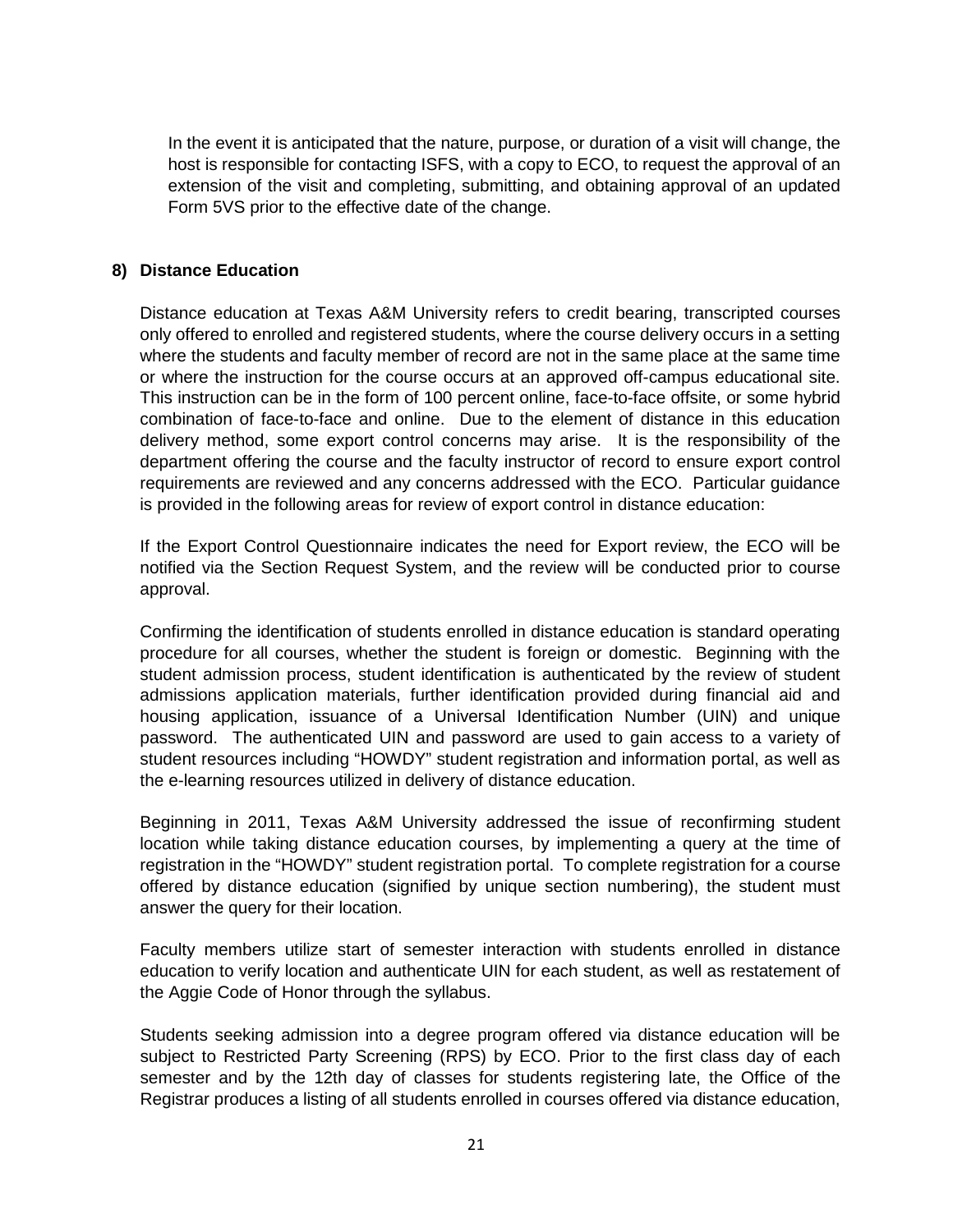including student name, citizenship, and location while taking the distance education course (as answered at registration). Subsequently, a report containing the names of all the students enrolled in exclusively Distance Education Programs will be made available to ECO. The ECO will conduct RPS of all the students on this report regardless of their location (U.S. or abroad).

If a student is identified as ineligible by ECO for participation in a course offered via distance education, then the Office of the Registrar, in concert with the department facilitating the desired course, will remove the student from the course registration and block access to the course e-learning resources.

## **a) Certification of Course Content Delivered by Distance Education**

A 2010, and subsequent 2013, review by Office of the Provost of existing courses offered via distance education found that all content was limited to information from commonly available sources and met the educational information exclusion provided in export control regulations.

Each semester, each department indicates the previously approved courses (including sections to be delivered via distance education) the department intends to offer for student registration in the coming semester.

Beginning with registration for the Spring 2018 semester, each department will confirm compliance with export control requirements by completing the export control acknowledgement questions as part of the request for scheduling the course in the Section Request System.

The Office of the Registrar will ensure each department head has completed the export control acknowledgement satisfactorily and/or completed ECO review and approval prior to allowing students to register for the section.

## **b) New or Modified Course Offerings via Distance Education**

Faculty requesting to offer new or significantly modified courses must submit a New Course Request or Change in Course Request through the Curricular Approval Request System (CARS) for review by appropriate curriculum committees of the Faculty Senate, and subsequent approval of the full body of the Faculty Senate and the President of Texas A&M University.

These requests include the course description, course credits, course program level (bachelor, masters, doctoral), required and recommended course materials, CIP code, course number, prerequisites, etc.

The New Course Request and Change in Course Request include verification that the faculty member has reviewed the Export Control Basics for Distance Education document.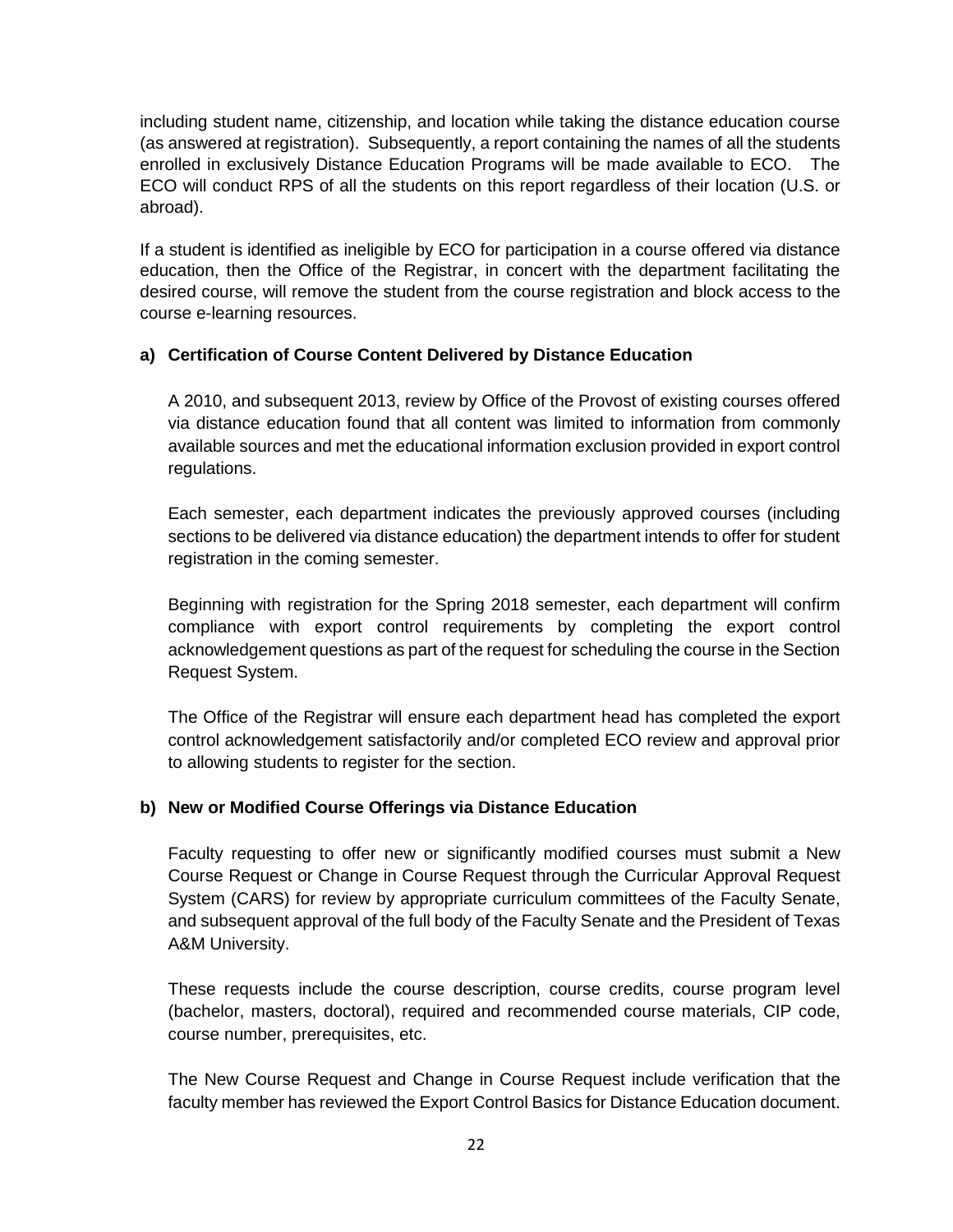#### **9) International Activities**

TAMU offices responsible for administering international activities, programs, or centers are responsible for developing and implementing procedures to screen international programs, centers, and activities for compliance with export control laws and regulations in coordination with ECO. In the case of University activities conducted outside the United States, it is the responsibility of the University activity organizer to seek and obtain appropriate export control approvals from the ECO for activities including, but not limited to, the following: execution of agreements performable outside the United States; education abroad courses; and making payments to Foreign Person vendors.

### **a) Education Abroad**

All students participating in an education abroad program are registered as Texas A&M University students. The Education Abroad Programs Office will include information in its materials to alert the field Trip Leader of his or her export control compliance responsibilities, and to assist students who participate in the program.

### **b) Faculty and Scholars**

All Foreign Persons teaching, conducting research, or presenting workshops, symposia, or other academic presentations at an International Center who are not employed by TAMU (College Station or Galveston campus) and are not currently employed by a college or university based in the United States, should undergo RPS prior to participation in academic or research programs at an International Center.

#### **10) Purchasing and Financial Transactions**

#### **a) Financial Transactions**

The Division of Finance, in coordination with ECO, is responsible for conducting RPS of vendors processed through FAMIS and AggieBuy.

Procedures for setting up vendor information in FAMIS and AggieBuy (eProcurement system) include conducting RPS for all vendors at the time vendors are established in the accounting system. For purchases handled by TAMU, it is the responsibility of the Division of Finance to conduct RPS pursuant to the procedures set forth in Section 3, Restricted Party Screening. Any potential export control concerns will be referred to the ECO.

## **b) Procurement: Identification and Notification of Export Controlled Items**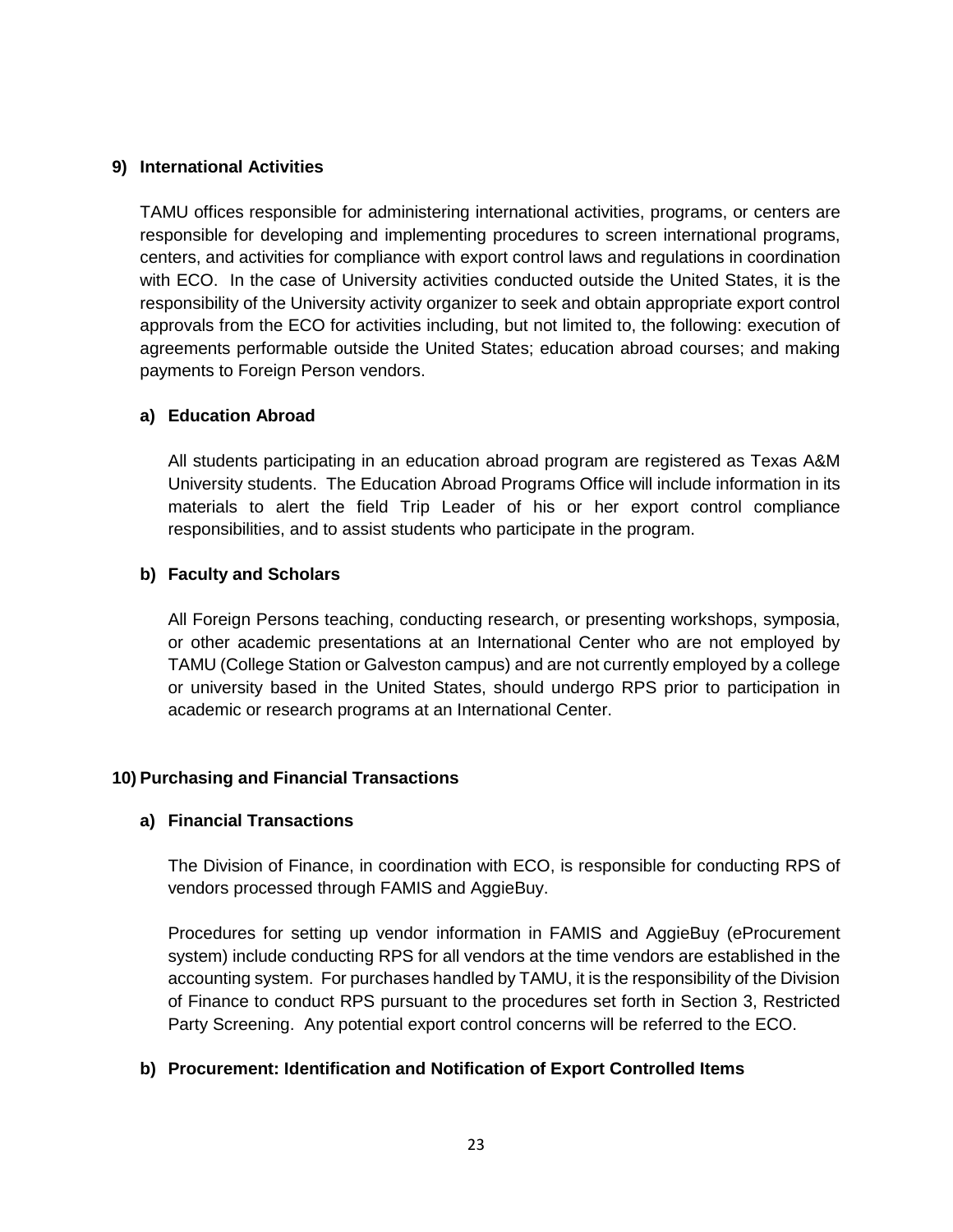It is important to identify the procurement of ITAR items at an early stage because the State Department tightly restricts Foreign Person access to ITAR items regardless of whether or not there is an intention to use the item or an understanding of how to use it. This includes visual access in the laboratory environment. EAR restrictions, on the other hand, are "use-based" restrictions: access to (and operation of) the item is generally not at issue, absent certain exceptional use related conditions.

While vendors often self-identify ITAR items, those engaged in purchasing should nonetheless remain aware that, in the event that the vendor does not self-identify, the following types of items are often ITAR controlled. In general, these types of items would be used by the following research disciplines: marine, geological, geographic, and atmospheric research.

- i) Night vision goggles, infrared cameras
- ii) Gravimeters
- iii) Equipment on loan from federal sponsors
- iv) Sono-buoys and deep oceanic position signaling devices
- v) Military-band communications systems or GPS
- vi) DOD funded military electronic
- vii) Submersible vessels and related remotely operated accessories
- viii) Inertial navigation units, modem chips, and components
- ix) Radar applications

l

x) Wind tunnel apparatus

The following list illustrates, by example, the types of Dual-Use (and potentially higher risk/controlled) equipment commonly found in research laboratories and for which those purchasing should identify/request classification.[4](#page-23-0)

- i) Measuring and sensing devices
- ii) Gas movement and filtering devices
- iii) Precision tooling, positioning and balancing instruments

<span id="page-23-0"></span><sup>4</sup> This list is not intended to be comprehensive of all possible Dual-Use instruments.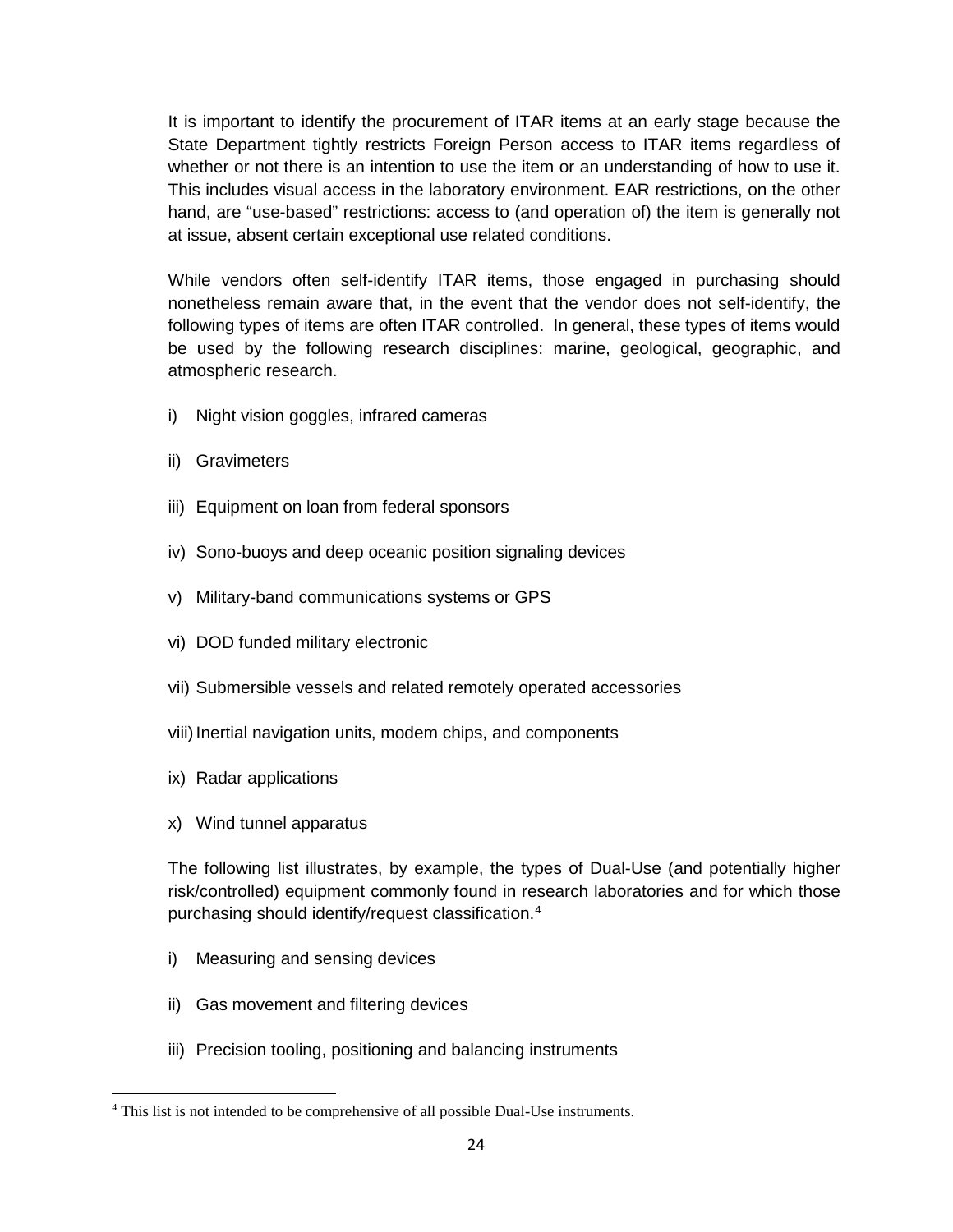- iv) Optical and photonic components (including sensors, infrared and focal plane array detectors)
- v) Oscilloscopes; spectrometers; fermenters
- vi) Nuclear/radioactive transport or shielding equipment
- vii) Class 3 and 4 lasers, and related precision beam equipment
- viii)Semiconductor substrate and etching development equipment and processes
- ix) Fiber optic cable development equipment
- x) Marine submersible equipment (including hydrophones, signal receiving/emitting devices, pingers, acoustical releases, submersible video and television apparatus, etc.)
- xi) Unmanned aerial vehicles (drones)
- xii) Inertial navigation systems and related instruments

xiii) Remotely operated vehicles (ROVs)

#### **c) Identifying ITAR and EAR-Controlled Items in the Procurement Process**

ECO has established Procurement procedures to receive notification for certain types of purchases. Those involved in purchasing items which might be controlled should consider the following:

- i) Has the vendor disclosed that an item is controlled in product or sales documentation by incorporating such information in the following types of documentation?
	- (1) Quotation documentation on the purchase order an analogous purchase documentation (i.e., master purchase agreement);
	- (2) Commercial invoice or packing slip that accompanies the item;
	- (3) Product specification web page;
	- (4) Certification issued by the vendor (requiring department to acknowledge in writing the Export controlled status of the item); or
	- (5) Software license (or related terms/conditions).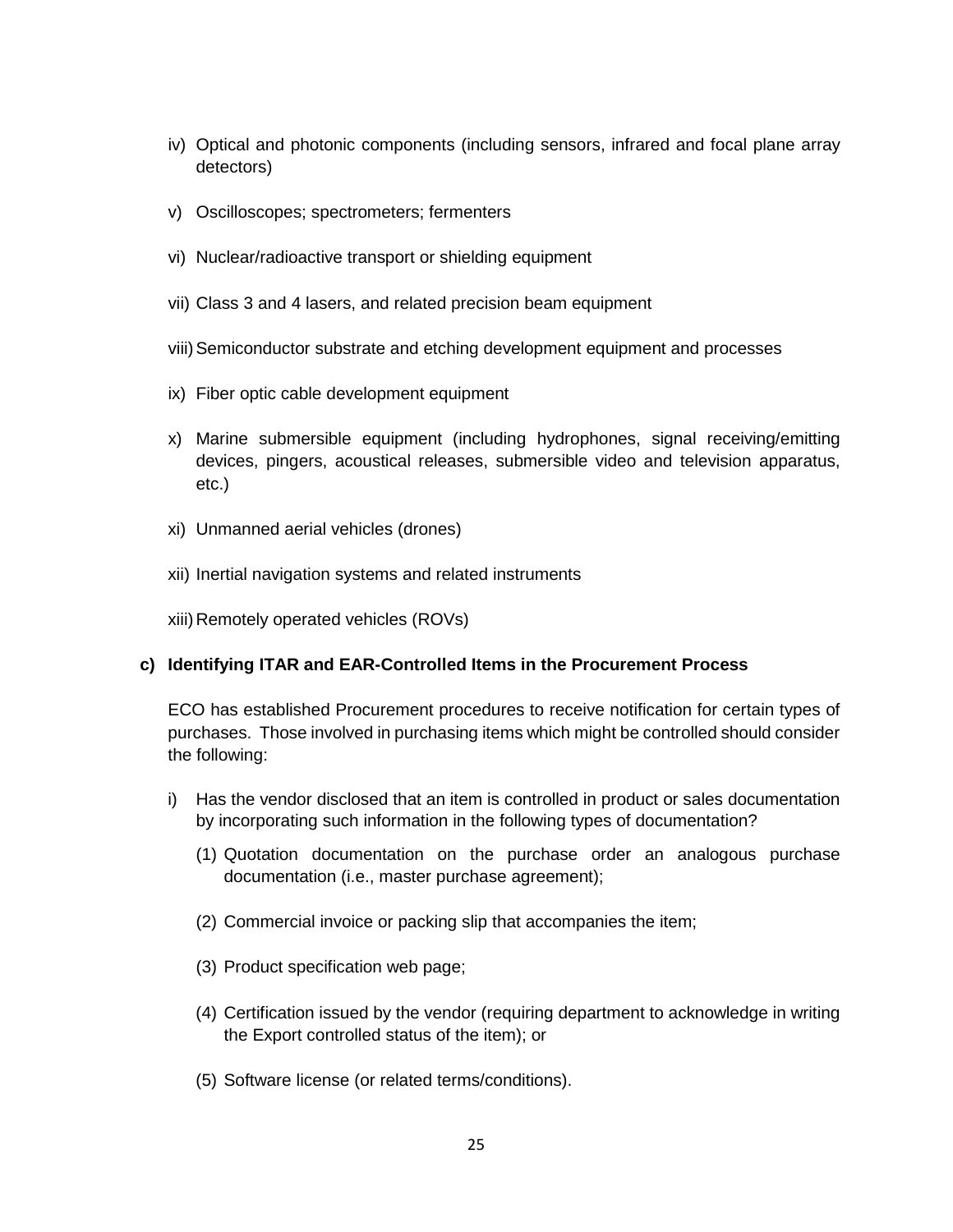ii) If there has been no identification on whether an item is controlled or not, the vendor/licensor should be asked to certify whether or not the item is controlled at an early stage of the purchasing process by issuing a vendor certification.

For assistance, the ECO should be contacted.

#### **d) When an Export Controlled Item is Identified**

If an export controlled item is identified, the ECO should be contacted so appropriate measures can be taken. If the item is highly controlled, this may include a discussion with the requisitioning department/individual about whether it is essential to have the highly controlled item that will potentially have access and use restrictions or instead procure a substitutable lesser-controlled item with no access/use restriction.

It is important to note that activities involving teaching or training Foreign Persons on how to use equipment may require a license.

#### **e) Outsourced Fabrication, Testing, or Development**

Those seeking to outsource the fabrication, testing or development of an item that might be export controlled to a vendor or subcontractor should notify the ECO prior to forwarding any items, materials, or Technical Data to any party so that an export control determination can be made.

#### **f) Procurement of Items for Export**

If an individual becomes aware that an item being procured will be sent by TAMU to a location outside the United States, the individual should notify the ECO and advise the requisitioning department/individual to have the proposed shipment reviewed by the ECO prior to shipment.

See Section 15 for additional information specific to TAMUQ.

#### **g) Asset Management**

Those involved in asset management should take steps to flag items identified as export controlled in the data inventory system for future disposition.

#### **11) TAMU Department of Contract Administration**

The Department of Contract Administration will conduct RPS on sponsors and vendors. In addition, the Department of Contract Administration will utilize a checklist to review agreements for red flags (including, without limitation, amendments, memoranda of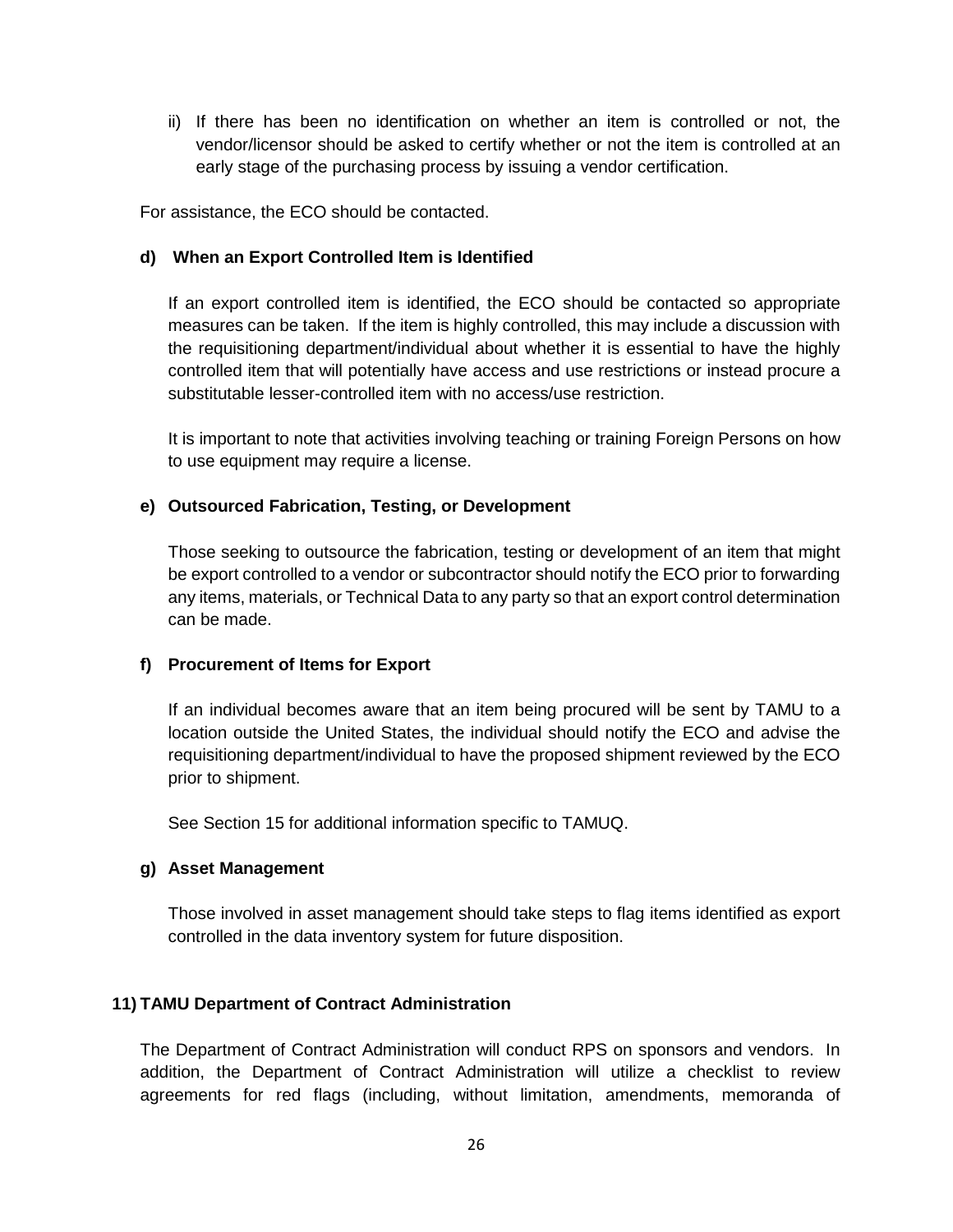understanding, new task orders, etc.). Potential red flags or unresolved RPS hits will be referred to the ECO for a determination.

## **12) Technology Commercialization**

The Texas A&M Office of Technology Commercialization (TTC) has established procedures to address the export control implications of their activities, including procedures related to RPS, invention disclosure screening for red flags, etc. TTC sends invention disclosure documentation to the relevant System Member's export control office for review and a determination before incorporating disclosures into its records management system.

### **13) Shipping**

It is the responsibility of TAMU employees who are shipping items outside the United States (including hand-carrying items such as research equipment, materials, data, or biological or chemical materials) to comply with export control laws and regulations. Any transfer of project information, equipment, materials, or Technology out of the U.S. by any method may be subject to export control restrictions and may require an export license or be prohibited depending on the item, destination, recipient, and end-use. Even if an item is cleared through Customs, it may still require an export control license.

The simple act of sending a package to a foreign collaborator can result in a violation of export controls. Departmental personnel who are responsible for shipping packages out of the country should obtain a list of contents before shipping and contact ECO for an Export license determination. It should be noted that export control regulations are country specific, and Embargoed countries are subject to more restrictions and must first be cleared by the ECO.

Shipping Export Controlled Items out of the U.S. without a license can result in significant individual fines and imprisonment. This applies to the individual, although there may be fines for TAMU as well. One should not ship an item without taking the time to find out if a license is required.

Mislabeling the package or misrepresenting the classification of the item is illegal. Violations may result in civil penalties, and deliberate violations may result in criminal prosecution. Under-invoicing or undervaluing an Exported item is also against the law. Reporting an incorrect Export value on a Shippers Export Declaration is a violation of export regulations.

Shipment of items controlled under the ITAR or EAR should be clearly marked as controlled with the appropriate regulatory control cited. Any licensed Export, regardless of dollar value, as well as Exports with a dollar value greater than \$2,500 per Schedule B number, regardless of export control status, must be entered into the Department of Census Automated Export System (AES) prior to the Export of the item or information.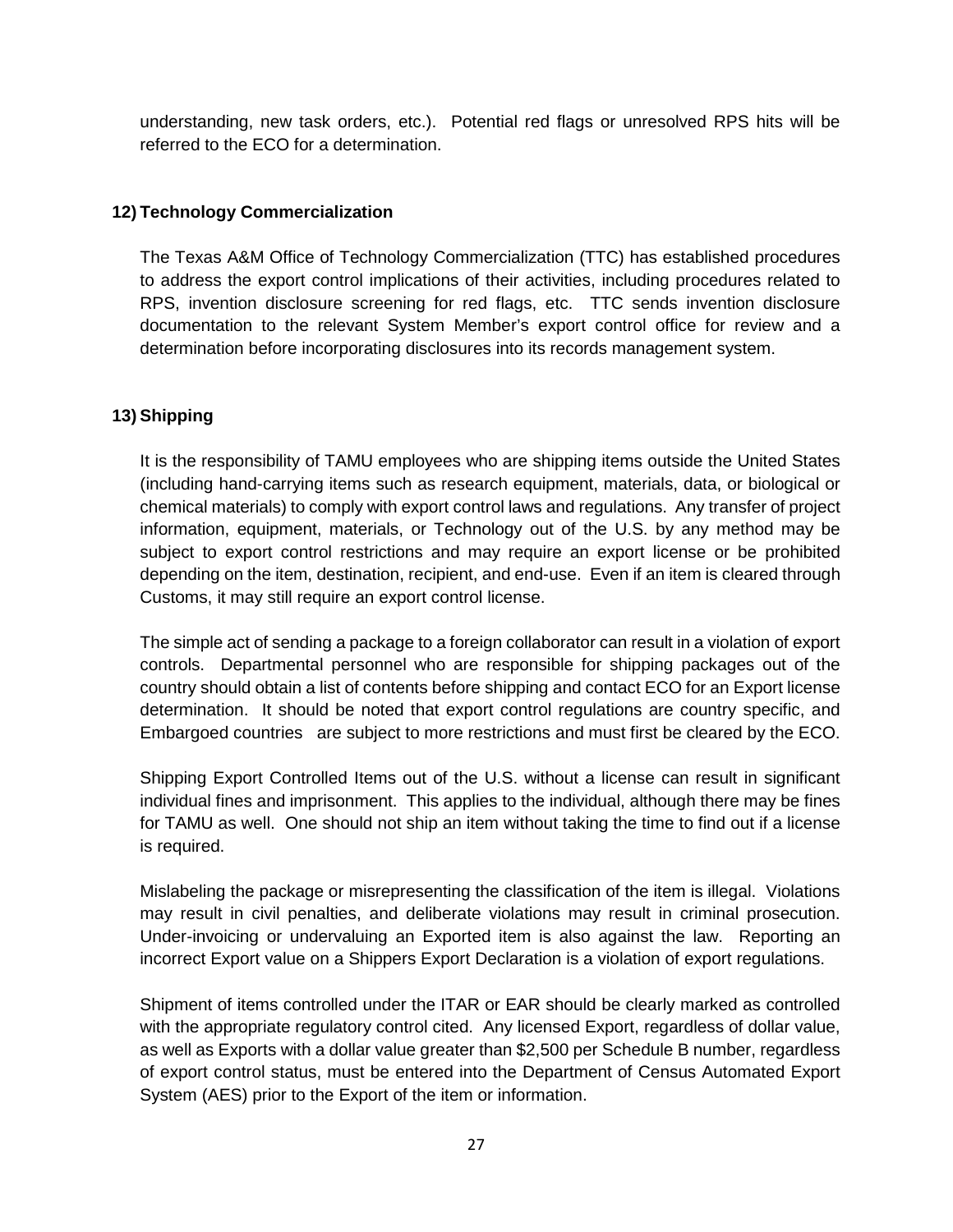The ECO has published [shipping guidelines,](https://vpr.tamu.edu/initiate-research/export-controls/ShippingGuidelinesFinal101817RevAttachmentA52218.pdf) available on the ECO website. Shipping-related export control concerns questions or concerns should be referred to the ECO for assistance and resolution. It is the responsibility of TAMU employees who are shipping items outside the United States (including hand-carrying items such as research equipment, materials, data, or biological or chemical materials) to comply with export control laws and regulations. Any transfer of project information, equipment, materials, or Technology out of the U.S. by any method may be subject to export control restrictions and may require an Export license or be prohibited depending on the item, destination, recipient, and end-use. Even if an item is cleared through Customs, it may still require an Export control license.

#### **14) Travel**

TAMU employees and students traveling on TAMU business or traveling with TAMU property are responsible for complying with export control laws and regulations when traveling outside the U.S. A license may be required depending on which items are taken, which countries are visited, or whether Defense Services are provided to a Foreign Person. The traveler or the traveler's supervisor should contact ECO with any potential export control concerns.

When planning a trip abroad, travelers should think about the purpose of their trip, who they plan to interact with, what they will take, where they will go, and how long will they be gone when making export control assessments. Items that are not needed should not be taken abroad. Travelers should consult with the ECO if they are thinking about taking encrypted software, Controlled Items/Information or unpublished research data or data not in the public domain abroad, or if traveling to an embargoed country to conduct university activities. Some travel related activities/destinations may be prohibited and others may require a license. The ECO can help with these assessments and ensure compliance with export control requirements.

Most travel for conferences will fall under an exclusion to the export control regulations, e.g., the Published Technology & software/public domain exclusion, 15 CFR 734.7 and 22 CFR 120.11. Information that is published and is generally accessible to the public through publication in books or periodicals available in a public library or in bookstores or information that is presented at a conference, meeting, seminar, trade show, or other open gathering is considered to be in the public domain. An open gathering is one in which members of the general public are eligible to attend, and attendees are permitted to take notes.

TAMU employees and students traveling outside the U.S. with laptops, cell phones, tablets, portable drives, or other electronic devices and encrypted software must ensure that there is no Controlled Information on such devices unless there is a specific license or other authorization in place for the Information for that destination. Any individual intending to travel with or transmit Controlled Information outside the U.S. should first consult with the ECO.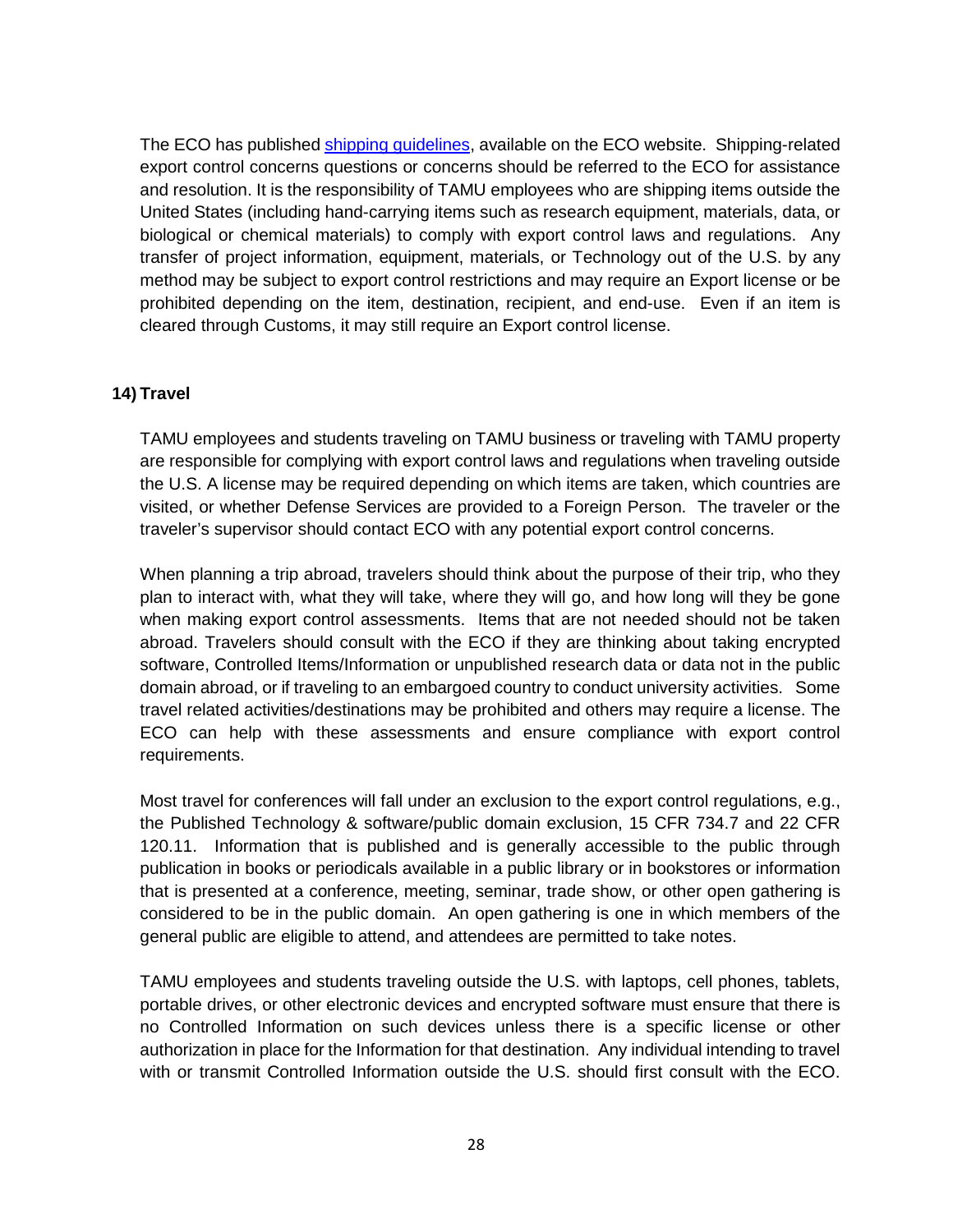There are a number of exceptions and exclusions which may apply depending upon the facts and circumstances of each case.

If personal computers and other storage devices are taken abroad that contain encrypted software, a government license or other government approval for Export may be required when traveling to certain countries. Temporary exports under the "Tools of Trade" license exception apply when the laptops, cell phones, tablets, portable drives, or other electronic devices, and encrypted software are:

- a) Hand-carried with the individual while traveling;
- b) Carried in the luggage or baggage that travels with the individual; or
- c) Shipped no more than thirty days prior to the individual's departure or may be shipped to the individual at any time while the individual is outside the country.
- d) Generally, so long as an individual (1) retains laptops, cell phones, tablets, portable drives, or other electronic devices and encrypted software under their personal custody and effective control for the duration of travel; (2) does not intend to keep these items outside the U.S. for longer than one year; and (3) the individual is not traveling to an embargoed country, no government Export license is required. Note that this license exception is not available for equipment, components, or software designed for use in/by/with most satellites or spacecraft. "Effective control" means retaining physical possession of an item or maintaining it in a secure environment.

Researchers frequently need to take other TAMU equipment temporarily outside of the United States for use in University activities. Often, but not always, the tools of trade license exception applies. Some equipment (e.g., global positioning systems (GPS), thermal imaging cameras, inertial measurement units, and specialty software) is highly restricted and may require an Export license, even if one hand carries it. Individuals intending to take TAMU equipment other than laptops, cell phones, tablets, portable drives, or other electronic devices, abroad should contact ECO to determine if an Export license or other government approval is required prior to taking the equipment out of the country. The **Export License Exception (TMP) Certification**, may be used by travelers, as appropriate, to document the application of the one-time TMP license exception. The ECO's International Travel - Export [Control Screening Checklist](https://vpr.tamu.edu/resources/export-controls/checklist-international-travel) may also be used by travelers, on a voluntary basis, to assist in the identification of potential export control concerns.

Contact the ECO for information on applicable travel exemptions and exceptions.

## **15) TAMUQ**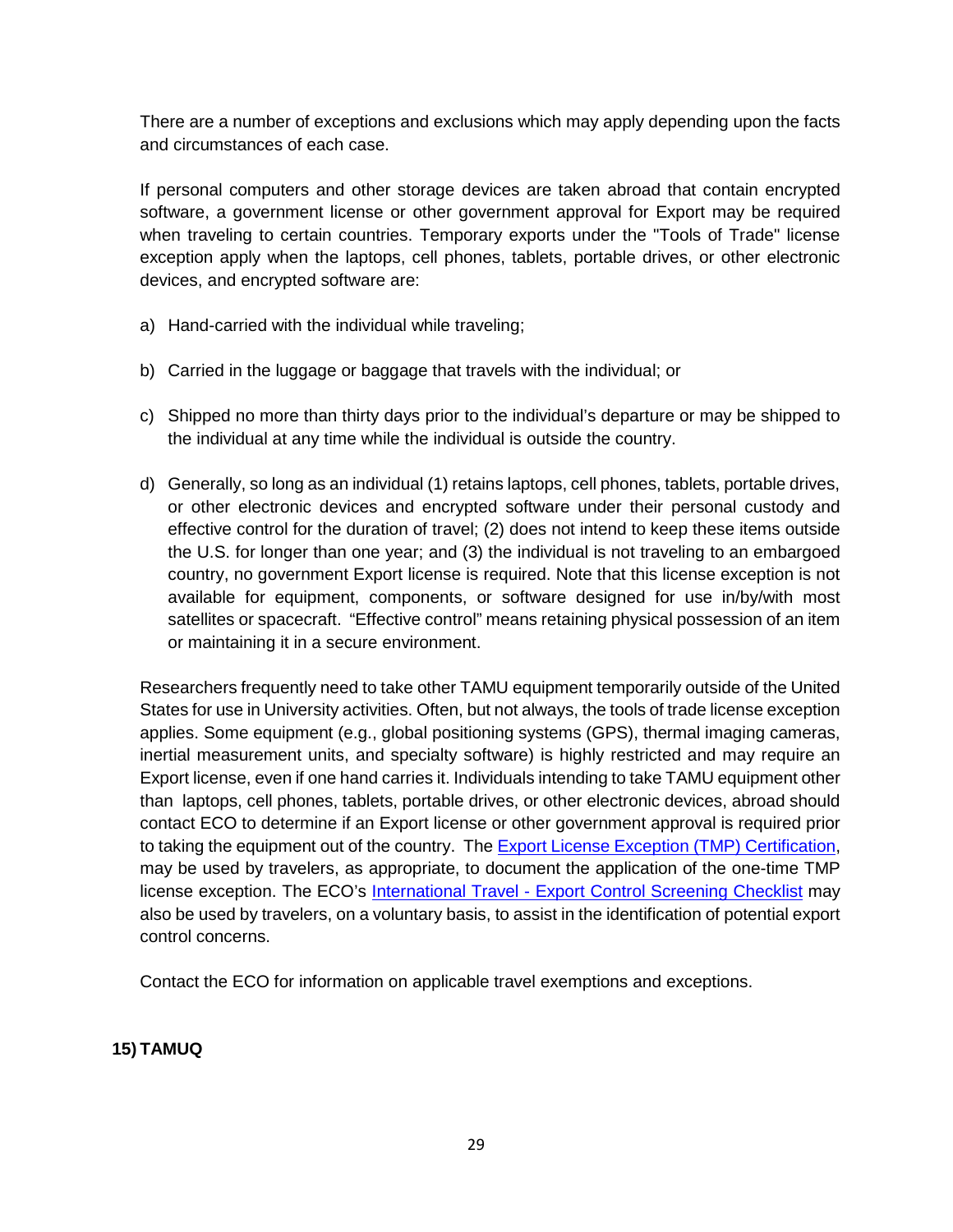There are unique aspects associated with the operation of a branch campus outside the United States which require enhanced export control related procedures and processes at TAMU's campus located in Doha, Qatar.

## **a) Personnel Actions and Visitors at TAMUQ**

TAMUQ has implemented enhanced procedures to screen personnel actions and visiting scholars. See TAMU SAP 15.02.99.M1.01 *Export Control Screening of Personnel Actions and Requests for Authorization for Visiting Scholars at TAMUQ*, [Checklist for Export](https://vpr.tamu.edu/initiate-research/export-controls/checklist-for-export-control-hiring-foreign-persons-at-tamuq.pdf)  [Control: Hiring Foreign Persons](https://vpr.tamu.edu/initiate-research/export-controls/checklist-for-export-control-hiring-foreign-persons-at-tamuq.pdf) at TAMUQ, and [Checklist for Export Control Concerns:](https://vpr.tamu.edu/initiate-research/export-controls/checklist-for-export-control-tamuq-all-visitors.pdf)  [TAMUQ All Visitors.](https://vpr.tamu.edu/initiate-research/export-controls/checklist-for-export-control-tamuq-all-visitors.pdf)

#### **b) Students at TAMUQ**

TAMUQ does not have an active recruitment program for students in the embargoed countries. The TAMUQ Office of Records performs RPS on all qualified undergraduate and graduate applicants prior to enrollment. All unresolved hits, including students from embargoed countries, are referred to TAMU's ECO.

### **c) Technology Control Guidelines at TAMUQ**

To safeguard and prevent unauthorized access and/or use of export controlled technical information, data, items, software, hardware, biological materials, and chemicals, TAMUQ has implemented guidelines setting forth the mechanisms to protect against unauthorized access or use of such items. See TAMU SAP 15.02.99.M0.01 *Technology Control Guidelines at TAMUQ*.

## **d) Purchasing at TAMUQ**

Purchases should adhere to Section 10, Purchasing and Financial Transactions. TAMUQ purchasers should determine, in consultation with ECO, whether or not the purchase request, requisition, request for reimbursement, or other purchasing action is subject to export controls. If the purchase contains export controlled items, the purchase or reimbursement should receive additional review from ECO. Please see the [TAMUQ](https://vpr.tamu.edu/initiate-research/export-controls/tamuq-equipment-purchase-and-acquisition.pdf)  [Equipment Purchase and Acquisition Decision Tree.](https://vpr.tamu.edu/initiate-research/export-controls/tamuq-equipment-purchase-and-acquisition.pdf)

#### **e) Sponsored Research at TAMUQ**

Sponsored research agreements will be reviewed by SRS and/or the Division of Research/TEES per Section 6 of this Manual. The contracting party will either be TAMU or TEES. TAMUQ does not have authority to contract in its own name. If an agreement is being administered outside SRS or TAMU, TAMUQ should keep the ECO informed of any export control concerns and coordinate resolution through the ECO as appropriate.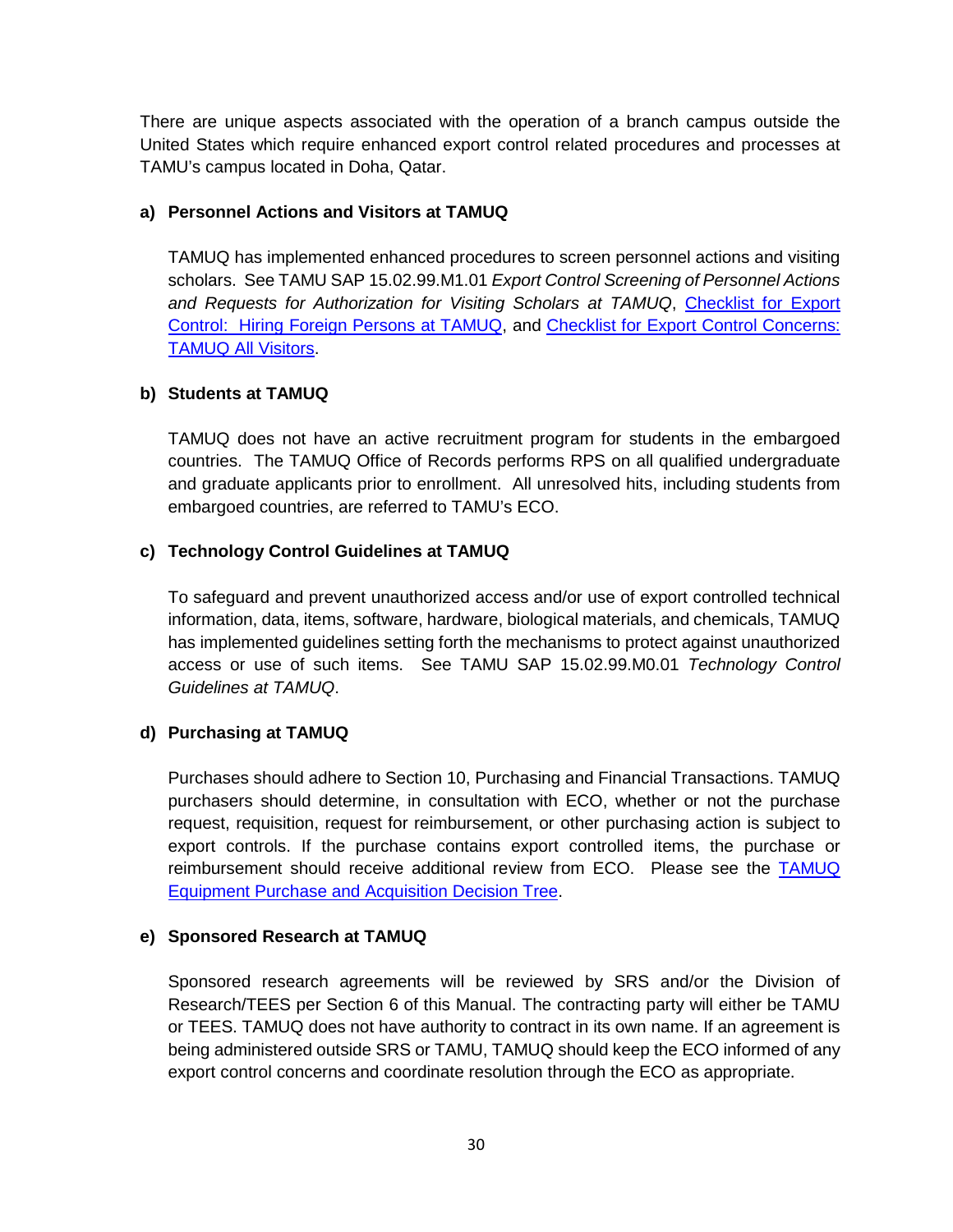### **f) Short Courses Offered at TAMUQ**

TAMUQ should review short course content, for export control compliance purposes using the [Export Control Compliance Checklist for TAMUQ Short Courses.](https://vpr.tamu.edu/initiate-research/export-controls/export-control-compliance-checklist-for-tamuq-short-courses.pdf) Export control concerns will be forwarded to TAMU's ECO. Additionally, TAMUQ will perform RPS on students registered for such courses as well as their sponsor(s), if applicable. If any boxes on the checklist are marked "yes" or "unknown" TAMUQ will forward the checklist and any supporting documentation to the ECO for further review. Results of RPS will be administered in the same manner as results of personnel actions and visitor screenings. See TAMU SAP 15.02.99.M1.01 *Export Control Screening of Personnel Actions and Requests for Authorization for Visiting Scholars at TAMUQ*.

### **g) High Performance Computing Facility at TAMUQ**

The TAMUQ high performance computing facility follows guidelines established in TAMU SAP 15.02.99.M0.01 *Technology Control Guidelines at TAMUQ* to prevent unauthorized access to Controlled Physical Items or Controlled Information.

Users with general computer accounts do not automatically receive access to the highperformance computing cluster. All users desiring to use the high-performance computing cluster must submit an application for access and agree to terms of use. The TAMUQ Research Computing team is responsible for reviewing the requests for access to ensure compliance with eligibility criteria and Technology control guidelines set forth in TAMU SAP 15.02.99.M0.01. See [Checklist for Export Control: External Users of Computing](https://vpr.tamu.edu/initiate-research/export-controls/checklist-for-export-control-external-users-of-computing-facilities-at-tamuq.pdf)  [Facilities at TAMUQ.](https://vpr.tamu.edu/initiate-research/export-controls/checklist-for-export-control-external-users-of-computing-facilities-at-tamuq.pdf) Potential export control concerns are referred to the ECO.

#### **16) International Ocean Discovery Program**

The International Ocean Discovery Program (IODP) is an international scientific ocean drilling research program funded by the National Science Foundation, which operates as a Special Center for Research at TAMU. TAMU is the science operator for the program under a subcontract awarded to the Texas A&M Research Foundation (TAMRF). IODP is responsible for complying with the applicable regulatory requirements related to export controls that arise from IODP's research, purchasing, and related activities. Export control concerns related to IODP operations will be identified, assessed, and managed by the IODP Program Director (and designees) and General Manager (and designees), in coordination with ECO, using this Manual as a guide.

IODP has established procedures to prevent unauthorized access and/or use of export controlled technical information, data, items, software, hardware, biological materials, and chemicals by Foreign Persons and other restricted parties and consults and coordinates with the ECO as needed.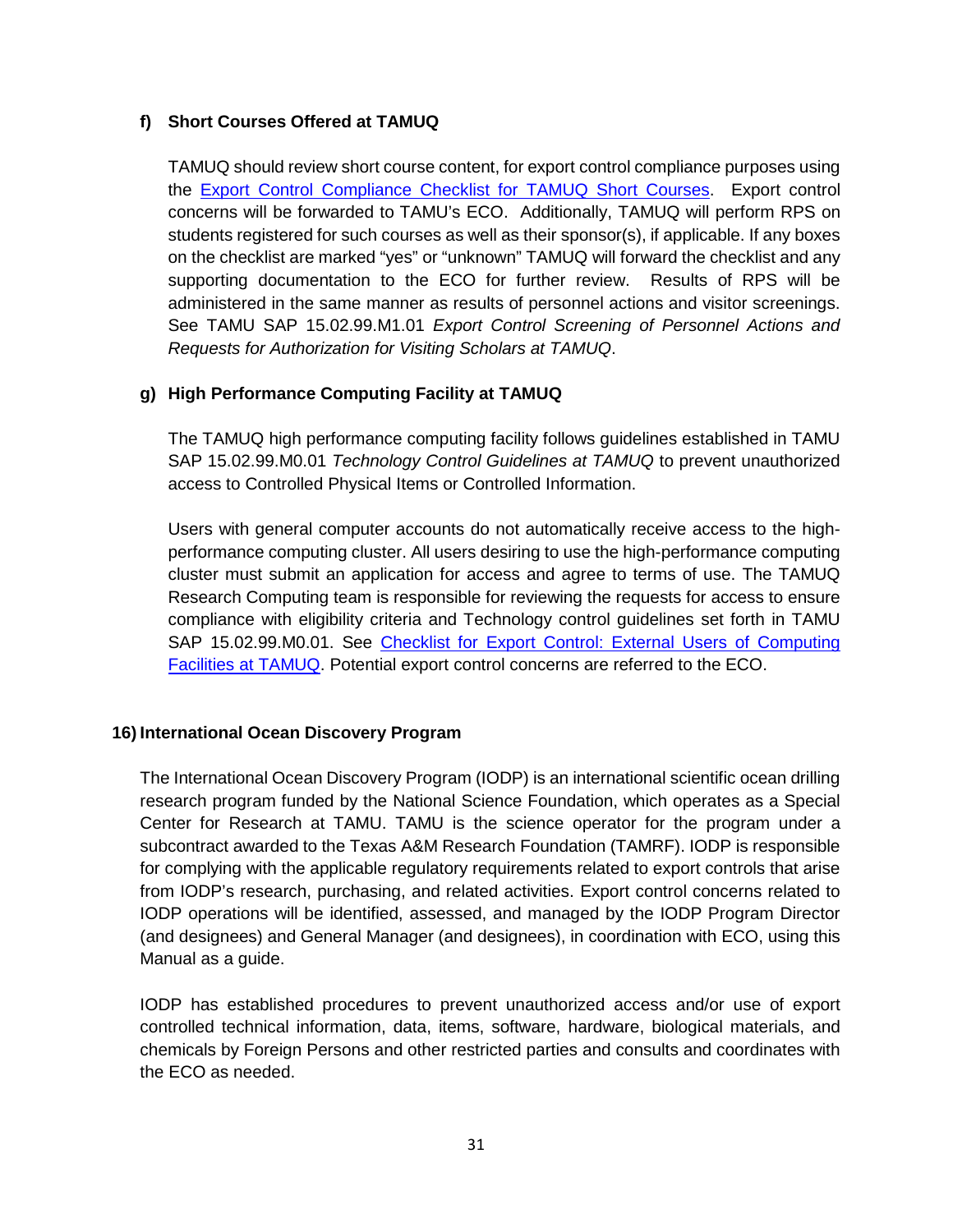#### **17) Sponsored Research Services**

Most of TAMU's sponsored research activities are administered by Texas A&M Sponsored Research Services (SRS) in accordance with established SRS procedures.

SRS works closely with the ECO, Investigators, and System Members as appropriate in identifying export control concerns related to research and ensuring that approvals are in place before the initiation of projects.

SRS's is responsible for notifying TAMU's ECO and Empowered Official of suspected violations to the extent TAMU projects, contracts, or employees are affected.

### **18) Recordkeeping**

Records required to be maintained by export control laws and regulations will be kept for the longer of:

- a) The record retention period required by the applicable export control regulations. See 15 CFR Part 762 (EAR); 22 CFR. Sections 122.5, 123.22, and 123.26 (ITAR); and 31 CFR 501.601(OFAC), or
- b) The period required for the retention of records as set forth in The Texas A&M University System policies and regulations and University rules.

Records will be maintained on a project basis or as otherwise designated in this Manual, and accessible (electronic or hard copy) for audit/assessment purposes.

Records that should be retained include all memoranda, notes, correspondence (including email), financial records, shipping documentation, Export classification documentation, as well as any other information related to the Export activities. In addition, whenever a license or license exception or exemption is used, additional records documenting the applicability of the license, or exception/exemption may be required and in some cases there may be additional reporting requirements. The ECO should be contacted for guidance.

Those conducting RPS are expected to maintain documentation of Restricted Party Screening results including, documentation indicating the methodology for determinations.

Records should be protected against unauthorized access, use, disclosure, modification or destruction, including assuring the availability, confidentiality and integrity of information consistent with System Regulation 29.01.03 *Information Security* and related university rules and SAPs, and in accordance with the terms of any license, TCP or as otherwise required by the ECO.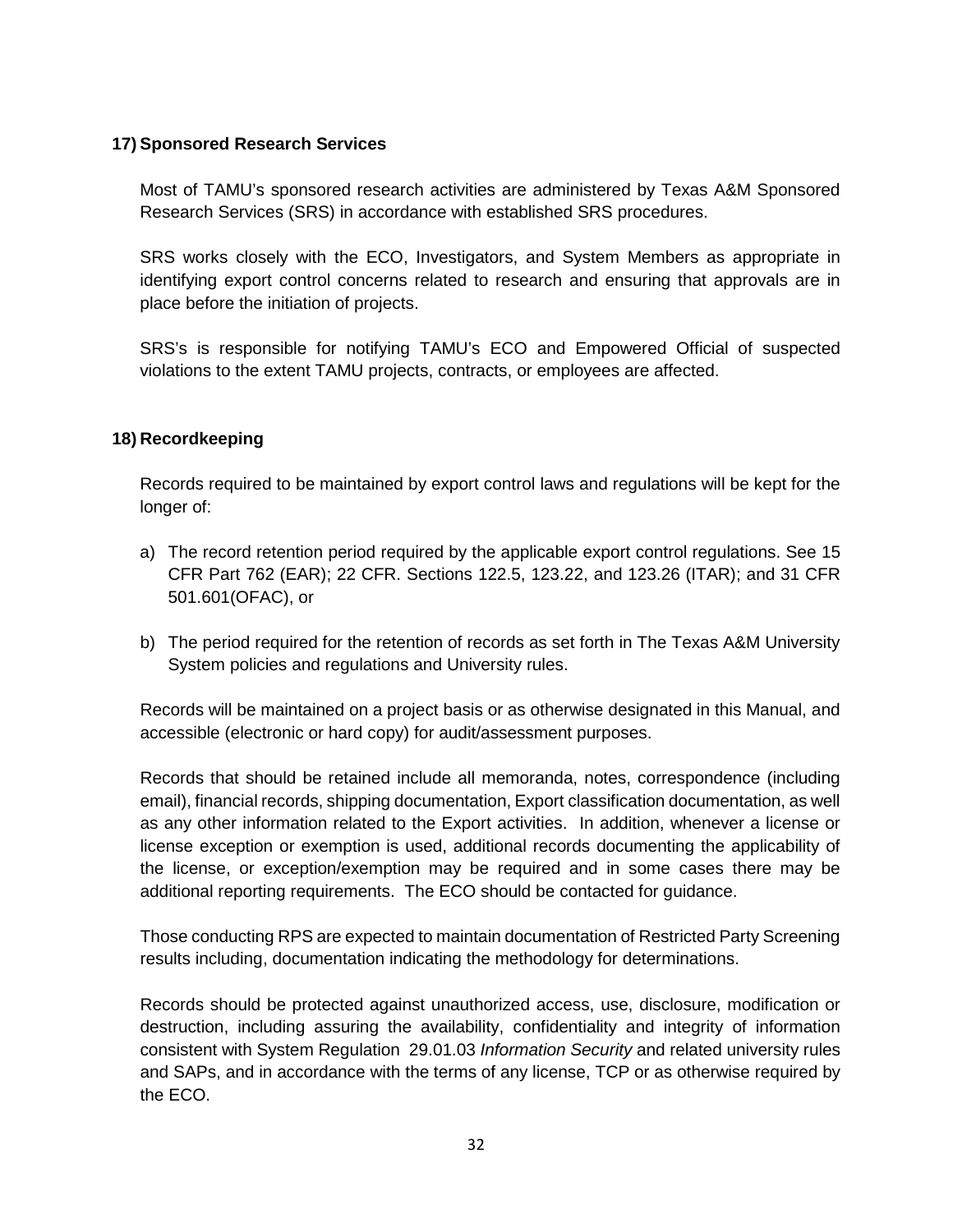#### **19) Training**

- **a)** Export Control Basic Training delivered via TrainTraq is required for the following classes of University employees:
	- i) All employees of the Division of Research, excluding research animal technicians/caretakers;
	- ii) All employees of the International Ocean Discovery Program;
	- iii) All employees of TAMU's High Performance Research Computing Facility
	- iv) All department/unit heads;
	- v) All employees identified on Technology Control Plans processed through the TAMU's Export Control Office;
	- vi) All employees of the Education Abroad Office;
	- vii) Supervisors submitting requests to hire or host Foreign Persons;
	- viii)All employees of ISFS;
	- ix) All College of Geosciences employees; and
	- x) All Health Science Center employees.
- b) Export Control Basic Training specific for Texas A&M University at Qatar delivered via TrainTraq.is required for all employees of TAMUQ excluding local hires.
- c) The Information Security Awareness Training program, delivered via TrainTraq includes an export control component and is required for all TAMU employees.
- d) Procard Training, delivered via TrainTraq incorporates an export control component. This training is required for all procard holders.
- e) Education Abroad Organizers submitting requests for programs via the Education Abroad Office are required to take the Education Abroad Office's Trip Leader Briefing. The training incorporates an export control component and is required for all education abroad Trip Leaders.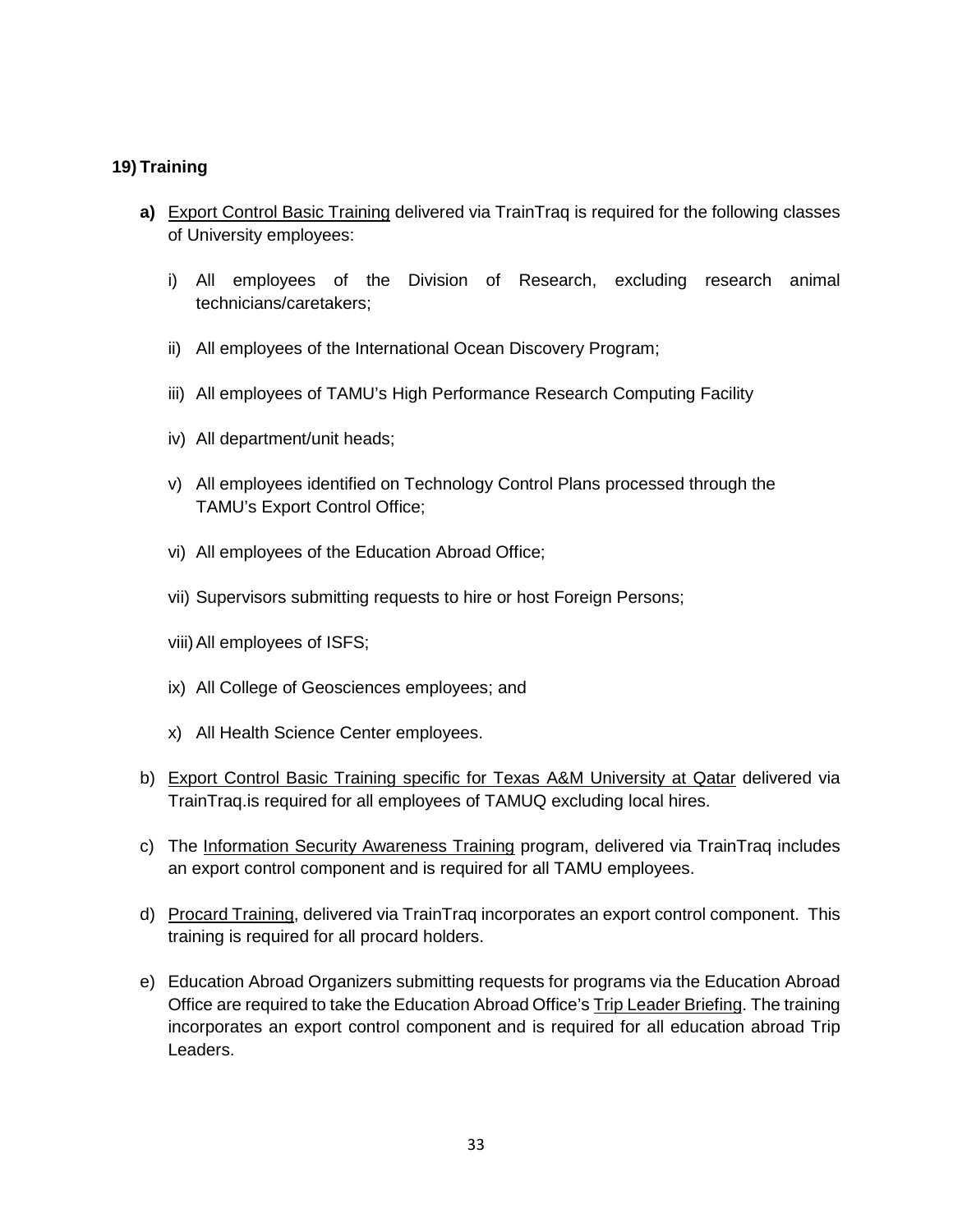Depending on the nature of an individual's activities and/or job functions, a University employee may be required to take the basic export control online training course and/or supplemental export control training as deemed appropriate by the individual's supervisor and/or the ECO.

Basic export control training for those identified in Sections 19a and 19b above is assigned automatically in TrainTraq by group, and by individual assignment for those not included in a category assignment. The ECO is responsible for communicating the assignment categories to TrainTraq and for making individual assignments.

### **20) Monitoring**

Export control compliance and monitoring is a shared responsibility coordinated by TAMU's ECO in cooperation with various other offices across TAMU (including its branch campuses).

To maintain TAMU's export control compliance program, and ensure consistent adherence to U.S. export control laws and regulations, TAMU has adopted the following monitoring plan.

## **a) TAMU Export Control Office**

ECO will review all export control Standard Operating Procedures every two years in conjunction with each Designated Liaison's review. Reviews should evaluate controls implemented to ensure compliance with export control rules, procedures and test the effectiveness of controls. Findings will be reported to the Empowered Official and Designated Liaison. Any suspected violations of U.S. export control laws or regulations will be reported to the Empowered Official.

ECO will review approximately one-third of all the active TCPs for TAMU annually, so that each TCP is reviewed at least every three years. Reviews should evaluate controls implemented to ensure compliance with export control rules, procedures and test the effectiveness of controls. Findings will be reported to the Empowered Official and Responsible Individual. Any suspected violations of U.S. export control laws or regulations will be reported to the Empowered Official.

Every two years, the ECO will conduct a risk assessment of its compliance program with input from the Designated Liaisons. This assessment will consist of identifying risks, mitigations and monitoring mechanisms (collectively, "ERM Spreadsheet"). The ERM Spreadsheet will be submitted to the Empowered Official for review and approval and then forwarded to the University Office of Risk and Compliance.

The ECO is also responsible for reviewing bi-annual reports generated by TrainTraq to determine whether or not assigned employees are current on their training. The ECO will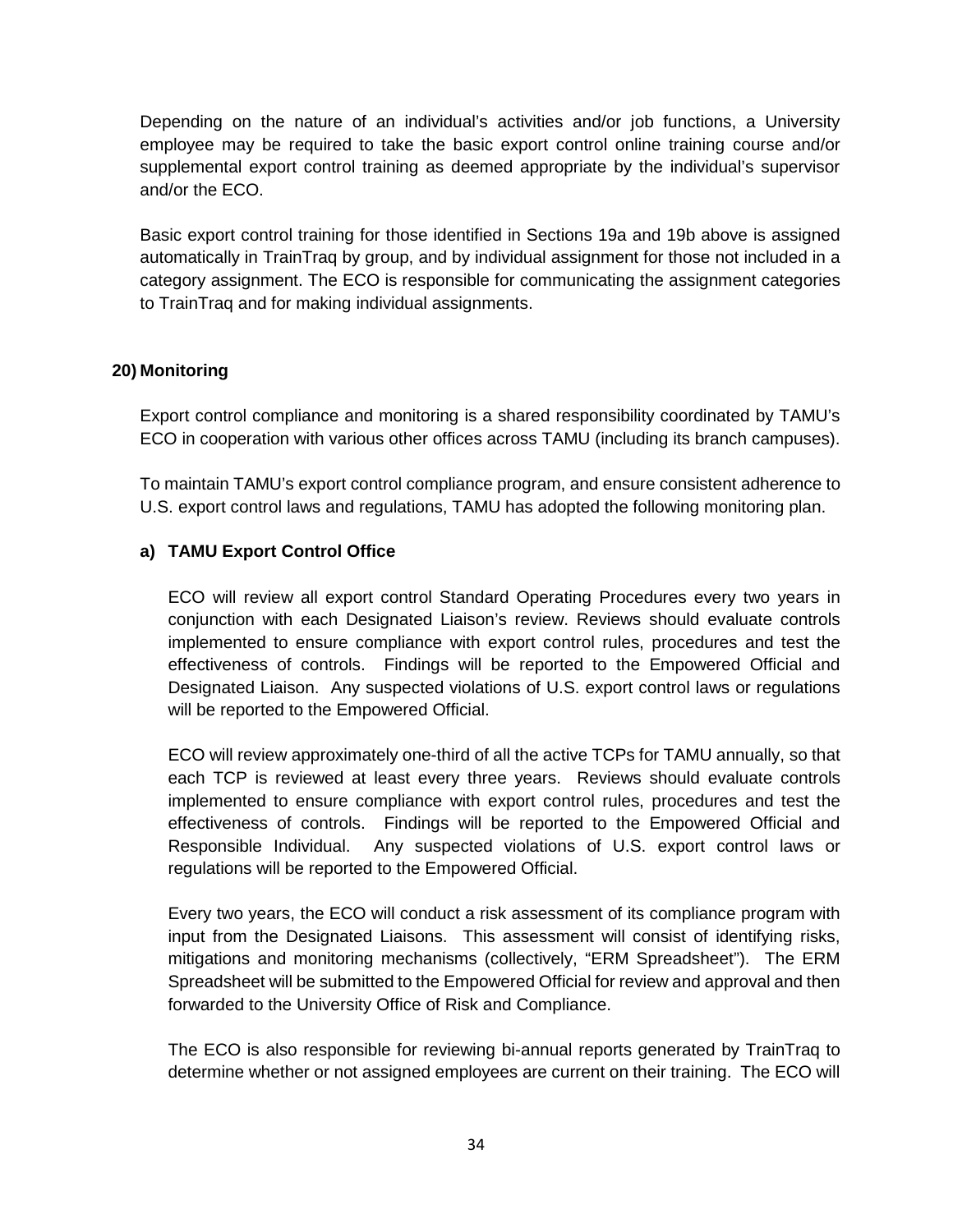follow up with those delinquent on training to ensure course completion. Additionally, the ECO will review assignment categories annually to ensure they are up to date.

#### **b) Other TAMU Offices – Designated Liaisons**

Designated Liaisons should review their export control procedures and processes every two years to evaluate controls implemented to ensure compliance with export control requirements and to identify deficiencies in training, procedures, etc. that can be rectified.

The results of the Designated Liaisons' reviews should be reported to the ECO. The report can be in conjunction with the ECO's review outlined in Section 20 of this Manual. The EC Designated Liaison, or designee, is responsible for addressing any deficiencies and for following up on corrective actions. Any suspected violations of U.S. export control laws or regulations will be reported to the Empowered Official, ECO and/or the department/unit head.

### **21) Possible Violations**

Each TAMU employee has the responsibility to report possible violations of United States export control laws or regulations. Suspected violations should be reported to the Empowered Official, together with the details of the suspected violation. Suspected violations may also be reported to the ECO at [exportcontrols@tamu.edu](mailto:exportcontrols@tamu.edu) or (979) 862 6419; or via the EthicsPoint website. Possible violations of United States export control laws or regulations will be investigated by the Empowered Official, or designee, to the extent deemed necessary. In accordance with TAMUS policies and regulations, and TAMU rules and procedures, the Empowered Official is authorized to suspend or terminate a research, teaching, testing, or other activity if the Empowered Official, or designee, determines that the activity is not in compliance or will lead to noncompliance with export control laws and regulations. The Empowered Official may determine whether notification to an appropriate government agency is required.

#### **22) Disciplinary Actions**

There are severe institutional and individual sanctions for violations of export controls laws, including the loss of research funding, loss of export privileges, as well as civil and criminal penalties including imprisonment. Additionally, employees and students may be subject to disciplinary action up to and including termination per TAMU rules and procedures and TAMUS policies and regulations.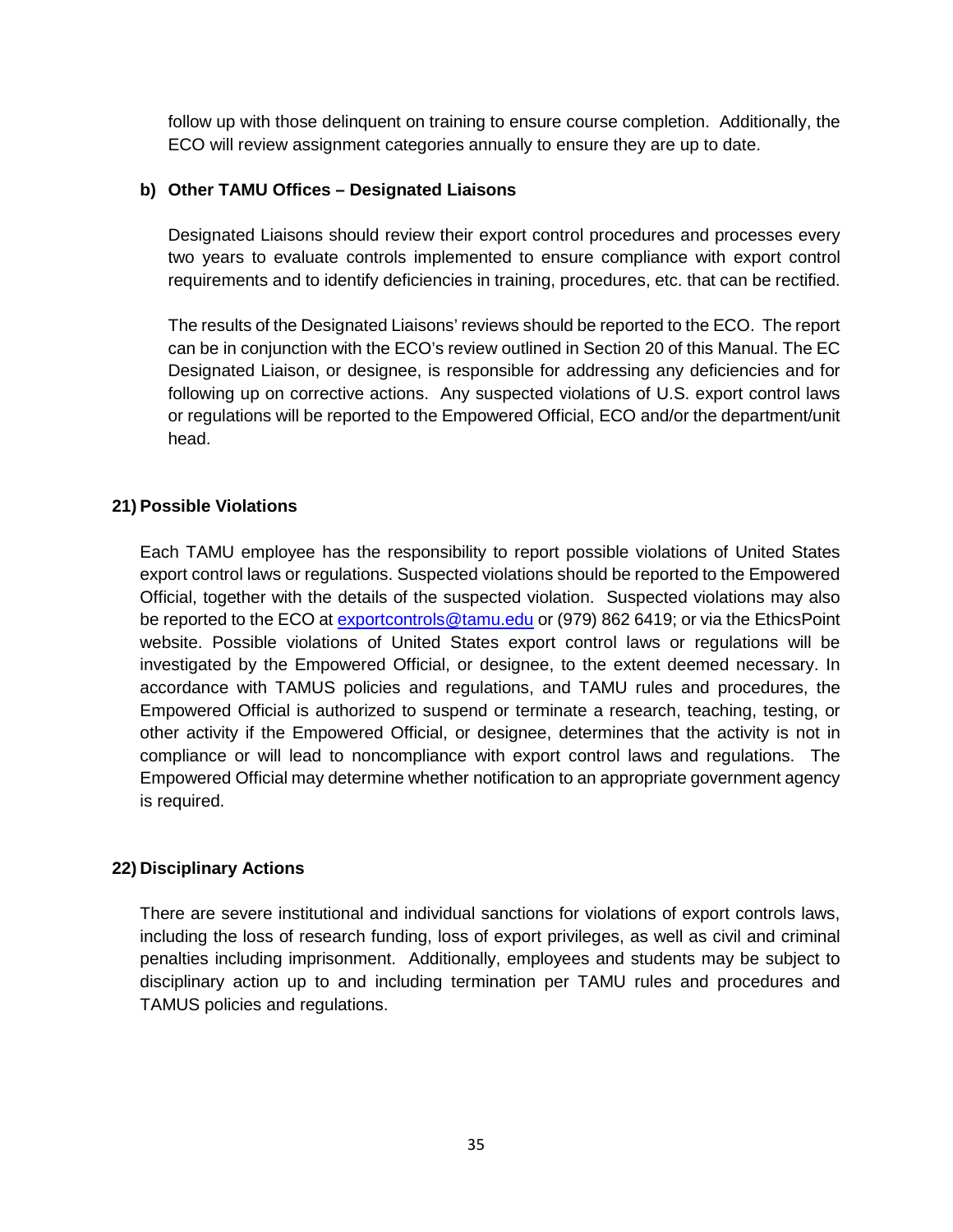### **GLOSSARY**

**Controlled Information** – Information regarding Controlled Physical Items. This includes information which is required for the design, development, production, manufacture, assembly, operation, repair, testing, maintenance or modification of Controlled Physical Items and may be Released through visual inspection, oral exchanges, or the application of personal knowledge or technical experience with Controlled Physical Items. This includes information in the form of blueprints, drawings, photographs, plans, instructions and documentation. Also included in this definition are non-physical items (software and algorithms, for example) listed under EAR and ITAR. (See 15 CFR 730-774 and 22 CFR 120-130)

**Controlled Physical Items** – Dual-Use technologies listed under the EAR and Defense Articles listed on ITAR's USML. (See 15 CFR 730-774 and 22 CFR 120-130)

**Deemed Export** – Has the meaning set forth in 15 CFR 734.13 of the EAR, and 22 CFR 120.17 of the ITAR. Under the EAR, any Release in the United States of Technology to a Foreign Person is "deemed" to be an Export to the Foreign Person's most recent country of citizenship or permanent residency, and under the ITAR any Release in the United States of Technical Data to a Foreign Person is "deemed" to be an Export to all countries in which the Foreign Person has held or holds citizenship or holds permanent residency.

**Defense Article** – Any item or Technical Data designated on the United States Munitions List See ITAR §121.1. This term includes Technical Data recorded or stored in any physical form, models, mockups or other items that reveal Technical Data directly relating to items designated in §121.1. It does not include basic marketing information on function or purpose or general system descriptions.

## **Defense Service**:

The furnishing of assistance (including training) to Foreign Persons, whether in the United States or abroad in the design, development, engineering, manufacture, production, assembly, testing, repair, maintenance, modification, operation, demilitarization, destruction, processing, or use of Defense Articles;

The furnishing to Foreign Persons of any Technical Data controlled under the USML (See 22 CFR §120.10), whether in the United States or abroad; or

Military training of foreign units and forces, regular and irregular, including formal or informal instruction of Foreign Persons in the United States or abroad or by correspondence courses, technical, educational, or information publications and media of all kinds, training aid, orientation, training exercise, and military advice. (See 22 CFR §124.1)

**Dual-Use** – Items (i.e. commodity, software or Technology) which are those having both commercial and military or proliferation applications.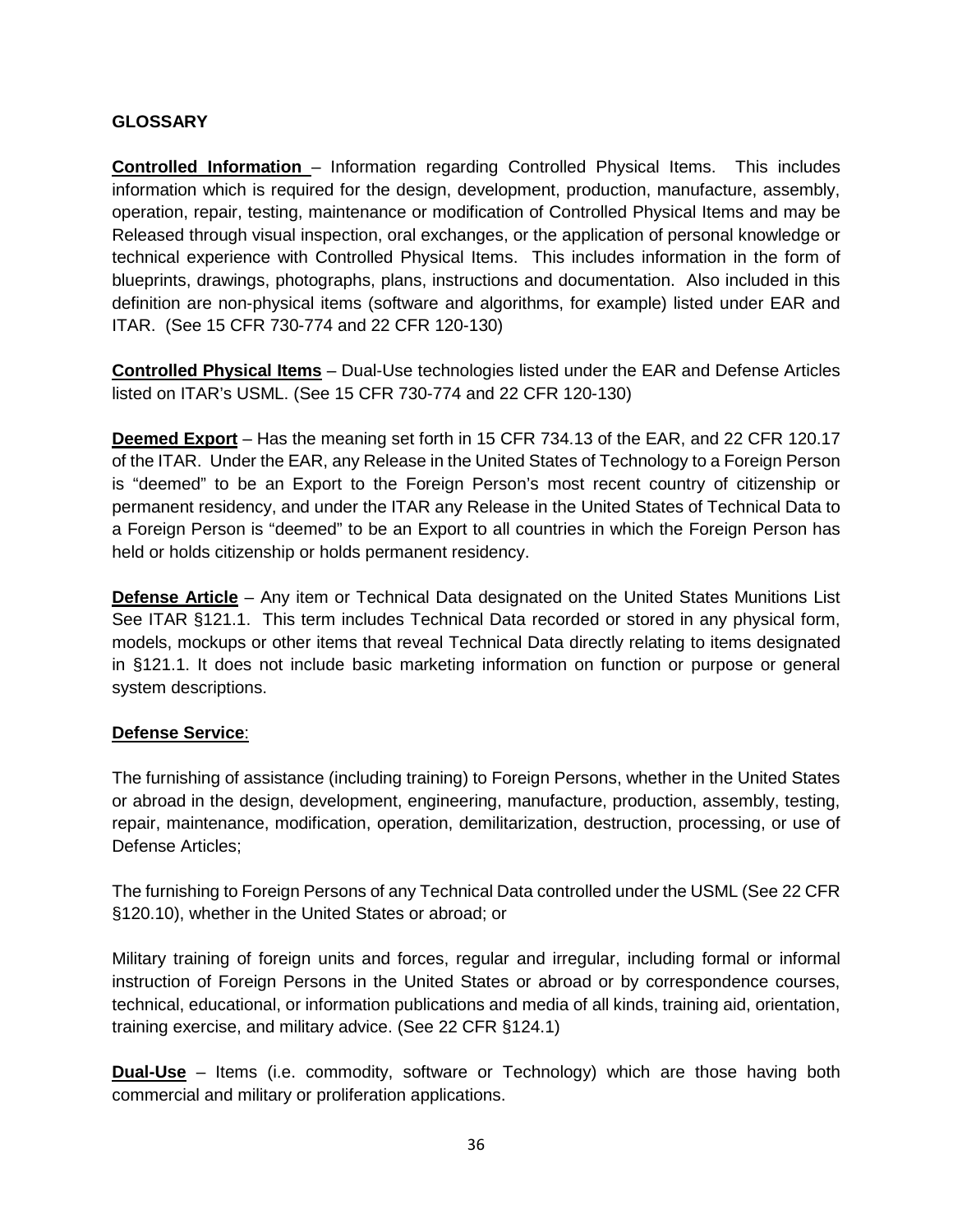**Export Control Classification Number** - Number assigned to each specific category of items or Technology listed specifically on the Commerce Control List maintained by the U.S. Department of Commerce, Bureau of Industry and Security. Commodities, software and Technology that do not fit into a specific ECCN are classified as "EAR 99" and, while they may be exported to most destinations, may still be controlled for export to certain sanctioned entities or a few prohibited destinations.

**End-User** - The person abroad that receives and ultimately uses the Exported or Re-Exported items. The End-User is not a forwarding agent or intermediary, but may be the purchaser or ultimate consignee (See 15 CFR 772.1).

**Export** – An Export occurs when a Controlled Physical Item or Controlled Information is transmitted outside the United States borders or when a Controlled Physical Item or Controlled Information is transmitted to a Foreign Person in the United States. When a Controlled Physical Item or Controlled Information is transmitted to a Foreign Person in the United States, it is known as a Deemed Export.

The term Export is broadly defined. It generally includes (1) actual shipment of any Controlled Physical Items; (2) the electronic or digital transmission of any Controlled Information; (3) any Release or disclosure, including verbal disclosures and visual inspections, of any Controlled Information; or (4) actual use or application of Controlled Physical Items or Controlled Information on behalf of or for the benefit of a foreign entity or person anywhere. Complete definitions of the term Export are contained in the federal regulations.

**Foreign Person** – For export control purposes, a Foreign Person includes any individual in the United States in nonimmigrant status (i.e., H-1B, H-3, L-1, J-1, F-1, B-1, Practical Training) and individuals unlawfully in the United States.

A Foreign Person is also any branch of a foreign government or any foreign corporation or group that is not incorporated or organized to do business in the United States.

For export control purposes, a Foreign Person is not an individual who is a United States citizen, lawful permanent resident of the United States, a refugee, a person protected under political asylum, or someone granted temporary residency under amnesty or Special Agricultural Worker provisions.

**International Visitor** – Foreign Persons having a residence in a foreign country, who are not employees or enrolled students of Texas A&M University, and are coming to Texas A&M University on a temporary basis as a result of a verbal or written invitation made to the Foreign Person by a faculty member, researcher, or administrator of Texas A&M University.

**Manufacturing License Agreement** – An agreement whereby a U.S. person grants a Foreign Person an authorization to manufacture Defense Articles abroad and which involves or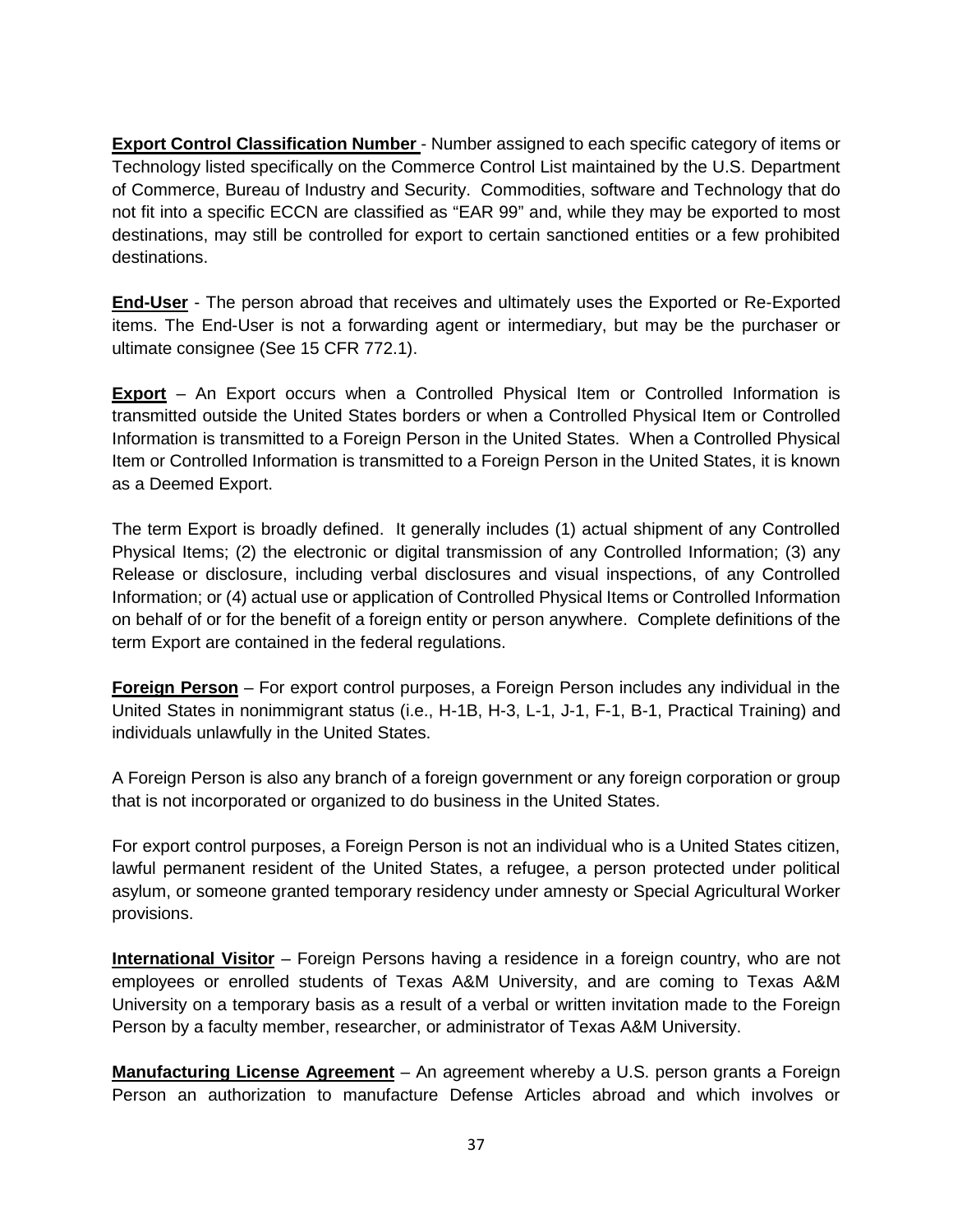contemplates: (a) the Export of ITAR controlled Technical Data or Defense Articles; or (b) the use by the Foreign Person of ITAR controlled Technical Data or Defense Articles previously Exported by a U.S. person. (ITAR § 120.21)

**Re-Export** – The transfer of articles or services to a new or different end-use, End-User, or destination.

**Release** – Has the meaning set forth in 15 CFR 734.15 of the EAR and 22 CFR 120.50 of the ITAR. Under the EAR, Technology is Released through visual or other inspection by a Foreign Person that reveals Technology subject to the EAR to a Foreign Person in the United States or abroad. Technical Data is Released through visual or other inspection by Foreign Persons of a Defense Article that reveals Technical Data to a Foreign Person; or via oral or written exchanges with the Foreign Person of Technical Data in the United States or abroad.

**System Member(s)** – Refers to all members of The Texas A&M University System.

**Technology** – Specific information necessary for the "development," "production," or UseU of a product. The information takes the form of Technical Data or Technical assistance.

Controlled Technology is defined in the General Technology Note and in the Commerce Control List (Supplement No. 1 to part 774 of the EAR).

**Technical Assistance** – May take forms such as instruction, skills training, working knowledge, and consulting services. Technical assistance may involve the transfer of Technical Data.

**Technical Assistance Agreement** – An agreement for the performance of ITAR-controlled Defense Services or the disclosure of ITAR-controlled Technical Data (22 CFR § 120.22).

**Technology Control Plan** – A Technology Control Plan (TCP) lays out the requirements for protecting Export Controlled Information and equipment at TAMU. TAMU has developed a TCP template.

**Technical Data** – The ITAR defines Technical Data as:

Information, other than software as defined in [22 CFR] § 120.10(d), which is required for the design, development, production, manufacture, assembly, operation, repair, testing, maintenance, or modification of Defense Articles. This includes information in the form of blueprints, drawing, photographs plans, instructions or documentation." Including but not limited to diagrams, models, formulae, tables, engineering designs and specifications, manuals, and instructions written or recorded on other media or devices such as disk, tape, and read-only memories;

"Classified information relating to Defense Articles and Defense Services on the U.S. Munitions List and 600-series items controlled by the Commerce Control List;